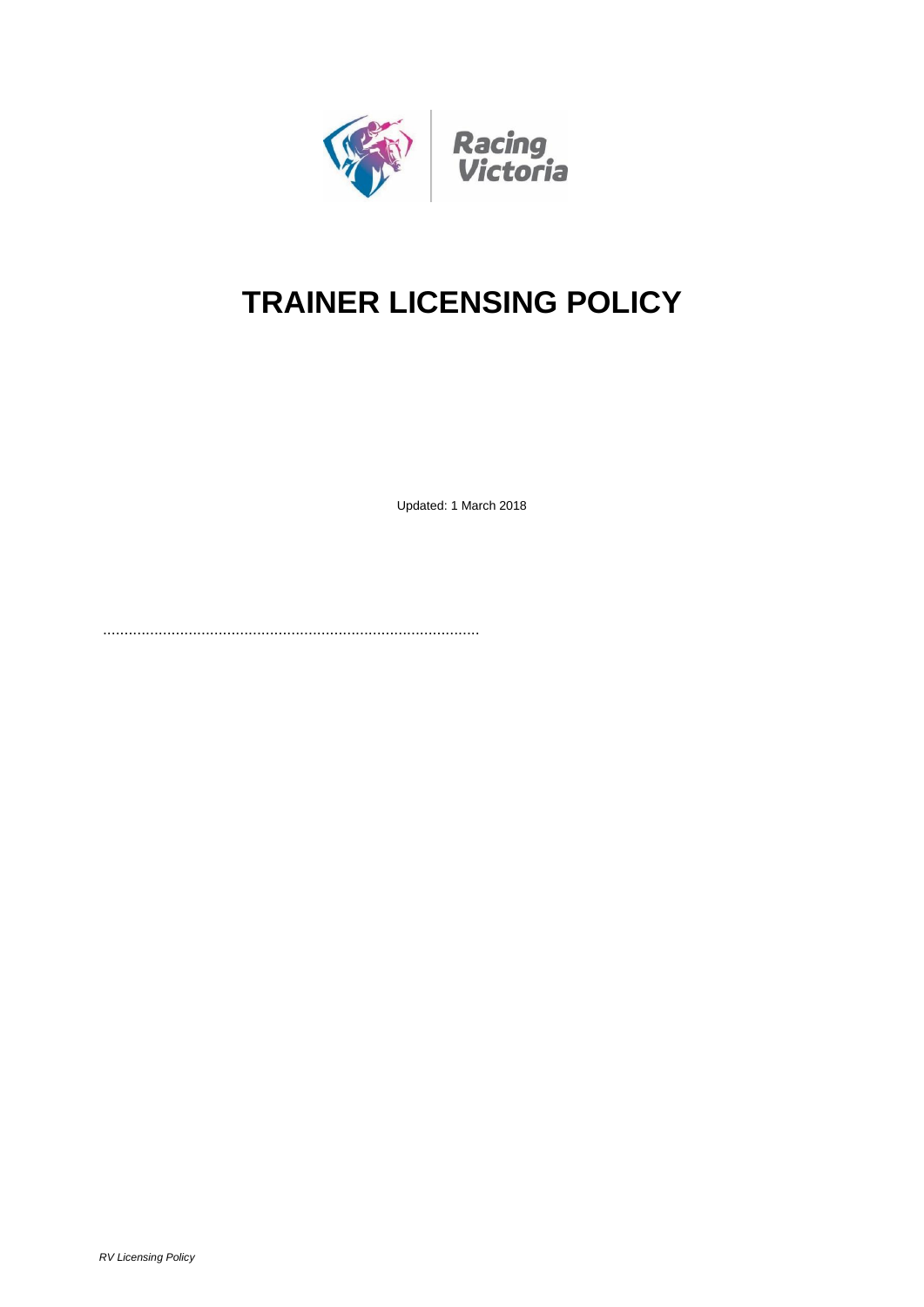# **CONTENTS**

| 1.  |                                                            |  |
|-----|------------------------------------------------------------|--|
| 1.1 |                                                            |  |
| 1.2 |                                                            |  |
| 2.  |                                                            |  |
| 2.1 |                                                            |  |
| 2.2 |                                                            |  |
| 3.  | <b>GENERAL REQUIREMENTS FOR GRANT OF TRAINER LICENCES3</b> |  |
| 3.1 |                                                            |  |
| 3.2 |                                                            |  |
|     |                                                            |  |
| 4.  |                                                            |  |
| 4.1 |                                                            |  |
| 4.2 |                                                            |  |
| 4.3 |                                                            |  |
| 4.4 |                                                            |  |
| 4.5 |                                                            |  |
| 4.6 |                                                            |  |
| 5.  |                                                            |  |
| 5.1 |                                                            |  |
| 5.2 |                                                            |  |
| 5.3 |                                                            |  |
| 5.4 |                                                            |  |
| 5.5 |                                                            |  |
| 5.6 |                                                            |  |
| 6.  |                                                            |  |
| 6.1 |                                                            |  |
| 6.2 |                                                            |  |
| 6.3 |                                                            |  |
| 6.4 |                                                            |  |
| 6.5 |                                                            |  |
| 6.6 |                                                            |  |
| 6.7 |                                                            |  |
| 7.  |                                                            |  |
| 7.1 |                                                            |  |
| 7.2 |                                                            |  |
| 7.3 |                                                            |  |
| 7.4 |                                                            |  |
| 7.5 |                                                            |  |
| 7.6 |                                                            |  |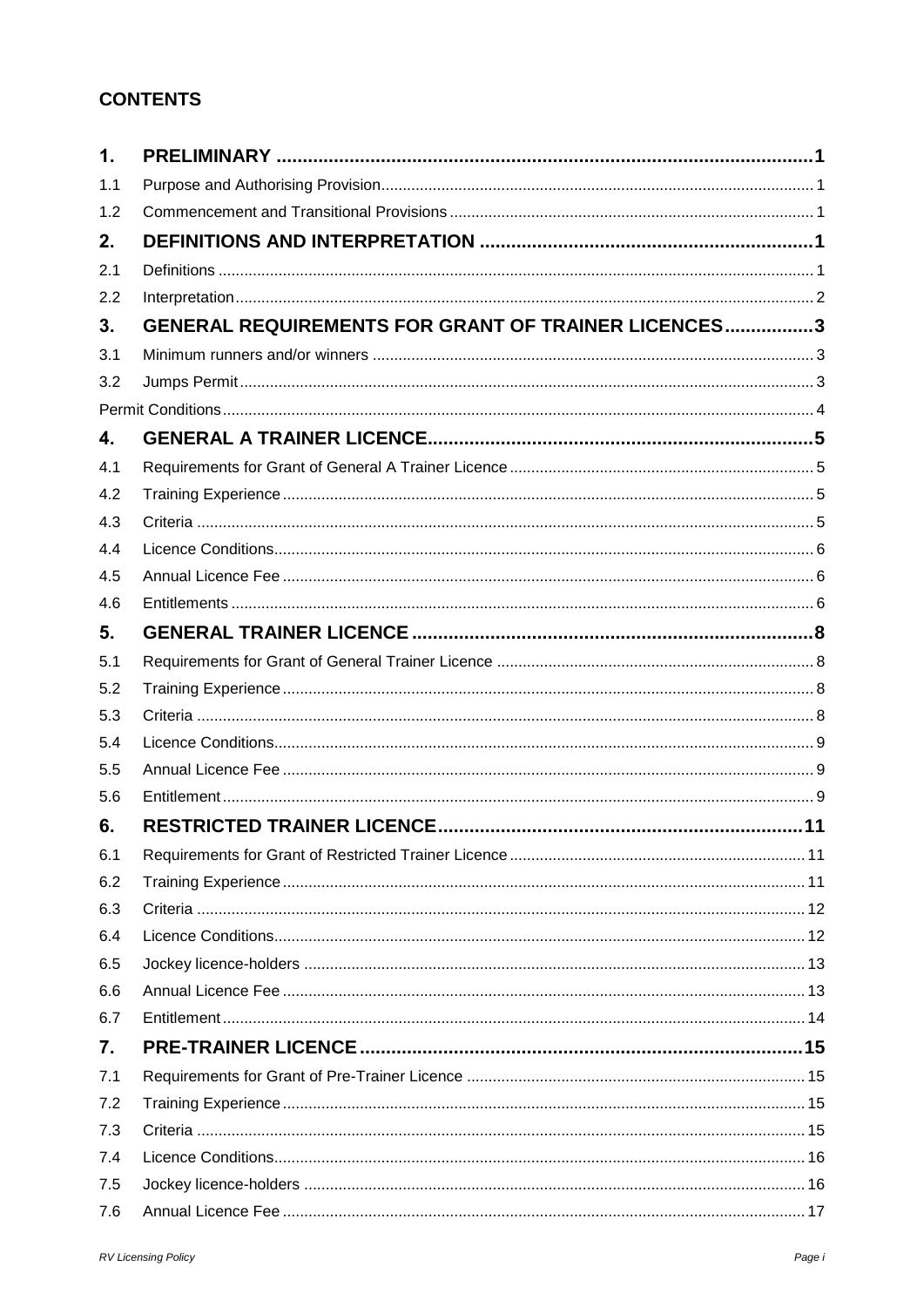| 7.7  |                                                                                             |  |
|------|---------------------------------------------------------------------------------------------|--|
| 8.   |                                                                                             |  |
| 8.1  |                                                                                             |  |
| 8.2  |                                                                                             |  |
| 8.3  |                                                                                             |  |
| 8.4  |                                                                                             |  |
| 8.5  |                                                                                             |  |
| 8.6  |                                                                                             |  |
| 8.7  |                                                                                             |  |
| 9.   | TRAINING PARTNERSHIP LICENCE (being up to 3 persons)20                                      |  |
| 9.1  |                                                                                             |  |
| 9.2  |                                                                                             |  |
| 9.3  |                                                                                             |  |
| 9.4  |                                                                                             |  |
| 9.5  | Annual Licence Fee (in addition to individual General A or General Trainer Licence Fee)  21 |  |
| 9.6  | Entitlements and (in addition to individual General A or General Trainer Licence Fee)  21   |  |
| 10.  |                                                                                             |  |
| 10.1 |                                                                                             |  |
| 10.2 |                                                                                             |  |
| 10.3 |                                                                                             |  |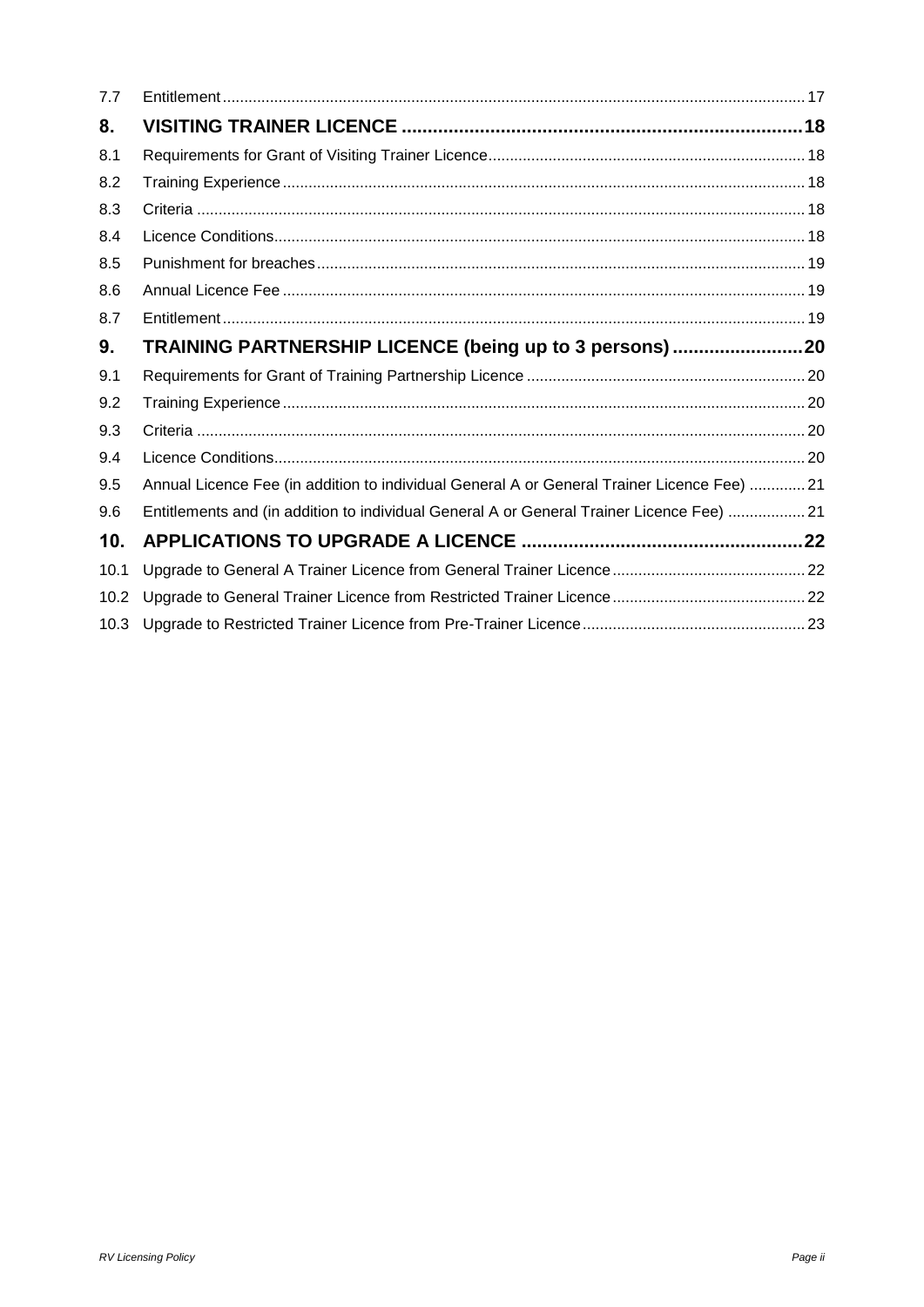# <span id="page-3-0"></span>**1. PRELIMINARY**

#### <span id="page-3-1"></span>**1.1 Purpose and Authorising Provision**

This Racing Victoria Licensing Policy is made pursuant to LR 35A(3) and it sets out the requirements that a person must satisfy to be granted a licence to train under LR 35A, and the conditions upon which a person may hold a licence.

An updated copy of the Rules of Racing can be located at the Racing Victoria Website – [www.rv.racing.com](http://www.rv.racing.com/)

#### <span id="page-3-2"></span>**1.2 Commencement and Transitional Provisions**

These Licence Rules come into operation and effect on and from 1 August 2016.

Unless otherwise provided for, all training licences, permits, registrations, authorisations and any other rights or privileges granted under or pursuant to LR 35A or LR 35B prior to 1 August 2016 are deemed to continue in full force and effect until their expiration.

# <span id="page-3-3"></span>**2. DEFINITIONS AND INTERPRETATION**

#### <span id="page-3-4"></span>**2.1 Definitions**

In this Policy:

**"Accountant Reference"** means a reference provided by a Charted Accountant or a Certified Practising Accountant regarding the financial affairs of an Applicant or a company or entity associated with the Applicant

**"Applicant"** means the applicant for a licence to train pursuant to this Policy.

**"Carnival Days"** means in relation to race meetings conducted by the:

- (a) Victoria Racing Club:
	- (i) Victoria Derby Day;
	- (ii) Melbourne Cup Day;
	- (iii) Oaks Day; and
	- (iv) Stakes Day;
- (b) Melbourne Racing Club: Caulfield Cup Day; and
- (c) Moonee Valley Racing Club: Cox Plate Day.

**"Criminal Record Check"** means a National Police Certificate or recognised equivalent.

**"Equine Pursuits"** means any horse training or riding/driving in an unlicensed or registered capacity such as Performance horse training or riding, Standardbred training or driving, Pre-Training/Breaking or other Equestrian pursuits.

"**Foreperson**" has the same meaning as in the Rules.

#### **"Immediate Family Members"** means a Trainer's:

- (a) legal spouse;
- (b) de facto spouse if they have co-habited for more than two years, confirmation by way of a Statutory Declaration, must be submitted in writing;
- (c) children or step-children over 18 years;
- (d) parent or step-parent;
- (e) siblings or step-siblings;
- (f) grandparents or step-grandparents; and
- (g) other family members approved by the Stewards.

**"Jump out"** has the same meaning as in the Rules.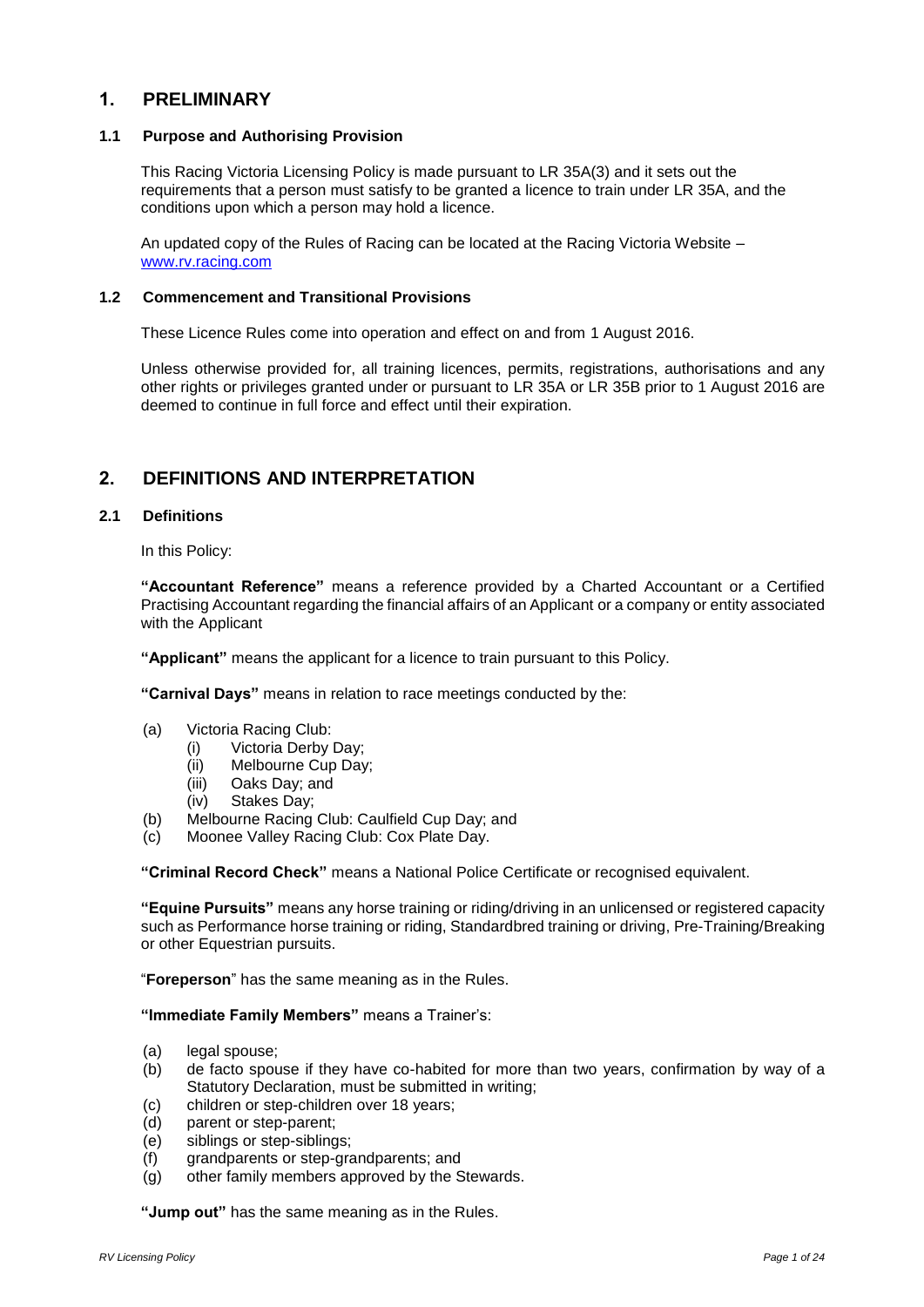**"Jumps Review Panel"** has the same meaning as in the Rules.

**"Official Trial"** has the same meaning as in the .Rules.

**"PRA"** means Principal Racing Authority.

**"Prospective Owner Reference"** means a written reference from a person or syndicate who has a bona fide intention to become an owner of a horse or horses in connection with the Applicant should the Applicant obtain a trainer's licence.

**"Racing Disciplinary History Assessment"** means an assessment by Racing Victoria of an Applicant's racing disciplinary record in Victoria or other relevant jurisdictions as required. Relevant considerations in this assessment include, but are not limited to:

- (a) an Applicant's history of compliance with the Rules;
- (b) any penalties received by an Applicant for breaches of the Rules; and
- (c) the existence of current charges against an Applicant or trainer and/or investigations into potential breaches of the Rules.

**"Registered Racing Manager"** means a person employed by a Trainer as a racing manager who assists with the daily operations in a racing office and is registered by Racing Victoria pursuant to the Rules.

**"Registered Stablehand"** means a person employed by a Trainer as a stablehand in connection with the training, management or care of racehorses who is registered by Racing Victoria pursuant to the Rules.

**"Registered Assistant Trainer"** means a person employed by a Trainer as an Assistant Trainer and registered by Racing Victoria pursuant to the Rules.

**"Rules"** means the Racing Victoria Rules of Racing, as amended from time to time.

**"Supplier Credit Reference"** means a reference provided by an industry-related person who is or has been a product or service supplier to the Applicant in respect of the Applicant's creditworthiness.

**"Stable and Facility Inspection"** means an inspection conducted by Racing Victoria to determine the suitability of an Applicant's training facilities (with reference to compliance under the Occupational Health and Safety Act 2004) for the purpose of training thoroughbred racehorses.

**"Track work"** has the same meaning as in the Rules.

**"Trainer"** has the same meaning as in the Rules.

**"Training Record Assessment"** means an assessment by Racing Victoria of an Applicant's prior training record, including number of starters and number of winners.

**"Unrestricted"** means an open or unlimited licence to train Thoroughbreds for racing purposes.

**"Work Reference"** means a reference provided in respect of an Applicant by a previous employer regarding the Applicant's standard of work and other relevant factors.

#### <span id="page-4-0"></span>**2.2 Interpretation**

Unless the context requires to the contrary, words and expressions used in this Policy have the same meaning given to them in the Rules.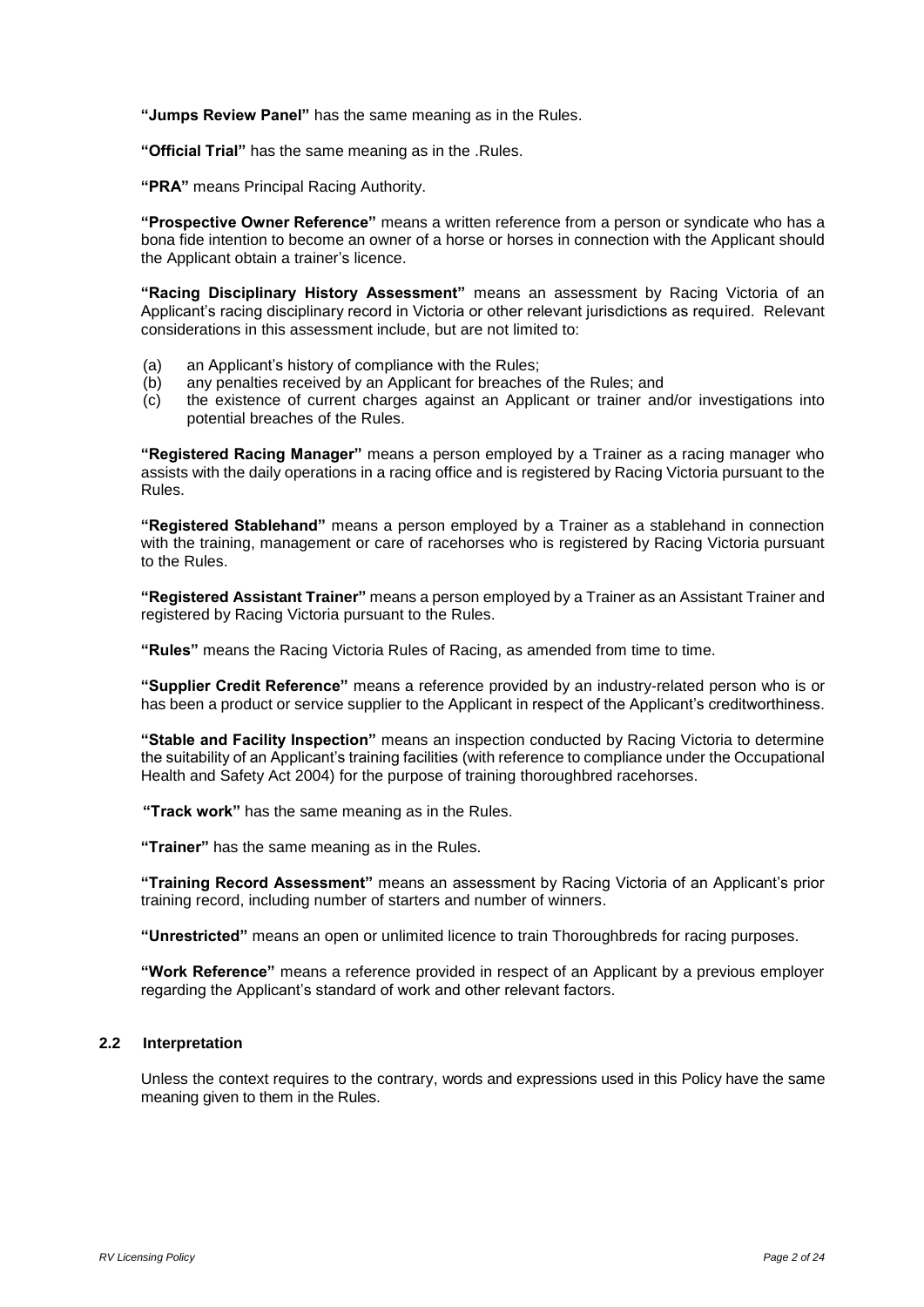# <span id="page-5-0"></span>**3. GENERAL REQUIREMENTS FOR GRANT OF TRAINER LICENCES**

In addition to any specific requirements set out in this Policy or in the Rules, it is a requirement for the grant of any licence to train (including training partnerships) that the person:

- (a) **Experience**: has the practical experience reasonably required to carry on the vocation of a trainer;
- (b) **Age:** is at least 18 years of age;
- (c) **Stables**: has proper stable facilities providing security and safety for staff and horses (widely without limitation: to conduct all training and relative business operations, feed and care for horses and provide adequate veterinary care for all horses in the trainer's care);
- (d) **Financial resources**: has adequate financial resources to carry on training activities without material risk of being unable to pay his or her debts as and when they fall due;
- (e) **Suitability:** has satisfied Racing Victoria that he or she is suitable to hold a licence or registration in line with the 'Suitability Policy', taking into account any fact(s) or matter(s) that it considers appropriate; and
- (f) **Examination**: passes any written or verbal examination conducted by Racing Victoria.

It is noted that, in accordance with LR 35A(3)(b), the Directors of Racing Victoria may prescribe any other pre-requisite or requirement not set out in the Policy as deemed appropriate.

It is also noted that, in accordance with LR 35A(4), the Directors of Racing Victoria may relieve an Applicant for a licence to train (including an application to upgrade a licence) from any of the requirements set out in this Policy. Should an Applicant wish to seek relief from any requirement, the Applicant must apply in writing to Racing Victoria and outline the relief sought, and reasons for the request for relief.

Further, in accordance with LR 35A(5), the Directors of Racing Victoria may:

- (a) refuse to grant a licence to train; or
- (b) grant a licence to train subject to terms and conditions as the Directors see fit, including, but not limited to, restrictions regarding duration or location or both.

All Trainer Licenses expire on 31 July next after issue, unless cancelled, suspended or revoked.

#### <span id="page-5-1"></span>**3.1 Minimum runners and/or winners**

In addition to any obligations and conditions as provided by the Rules or this Policy, an Applicant must agree and acknowledge that, following the grant of a Trainer's Licence (including training partnerships), he or she is required to have a minimum number of starters and/or winners per Racing Season, in accordance with the category of licence issued to the Applicant.

#### <span id="page-5-2"></span>**3.2 Jumps Permit**

The Jumps Trainer Permit is granted to Trainers holding a Restricted Trainer Licence, General Trainer Licence, General A Trainer Licence or a Visiting Trainer Licence who seek to train horses for jumps races.

To be granted a Jumps Trainer Permit, the Applicant, must:

- (a) complete any Jumps Trainer Permit Application Form;
- (b) satisfy Racing Victoria that he or she is a suitable person to be granted a permit by meeting the Training Experience and Criteria requirements outlined in this Policy for each particular Trainer Licence;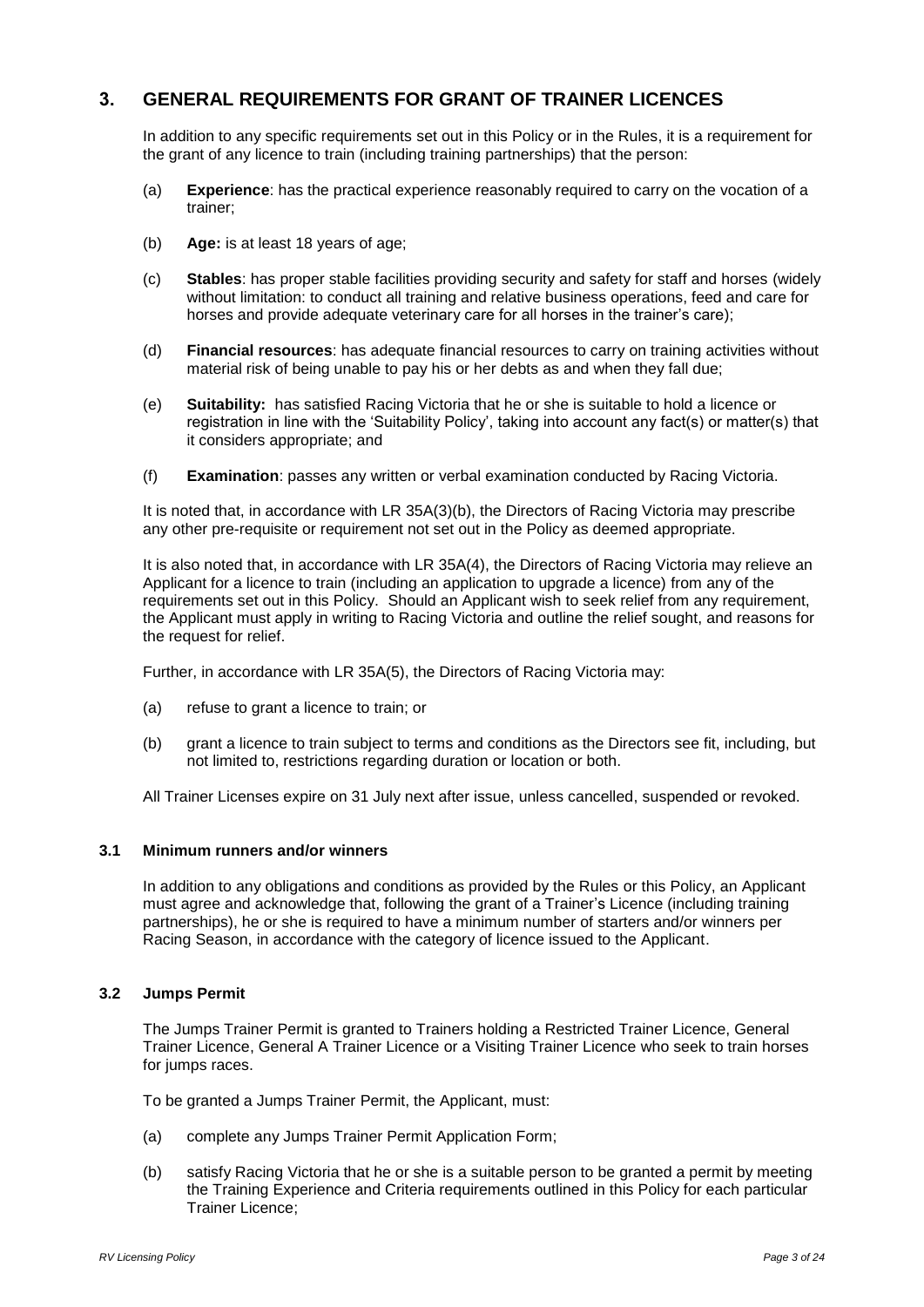- (c) acknowledge and agree to adhere to the specific Permit Conditions, outlined below (NB: Racing Victoria, in its absolute discretion, may impose additional Permit Conditions on a Permit at any time); and
- (d) have completed the following training units in accordance with the National Racing Training Package (or recognised equivalent training units):
	- (i) "Train Horses for Jumps Racing".

[Note: this qualification requirement applies regardless of whether a person holds a jumping trainers permit issued in accordance with the replaced LR 35B(7)].

#### <span id="page-6-0"></span>**Permit Conditions**

In addition to any obligations and conditions as provided by the Rules, an Applicant must agree and acknowledge that, following the grant of a Jumps Trainer Permit, the conditions set out below will apply (in addition to those imposed on the Trainer's Restricted, General, General A or Visiting Trainer Licence):

- (a) *Entry into jumps trials and jumps races*: The Jumps Trainer may enter horses for:
	- (i) official jumps trials; and
	- (ii) jumps races.
- (b) *Permit to Lapse:* A Jumps Trainer Permit will lapse if the holder of the Permit does not present a horse to participate in a jumps race for a period of 24 months.
- (c) *Ongoing education and training:* The Jumps Trainer must undertake any ongoing education and training as prescribed by the standard set by the Jumps Review Panel.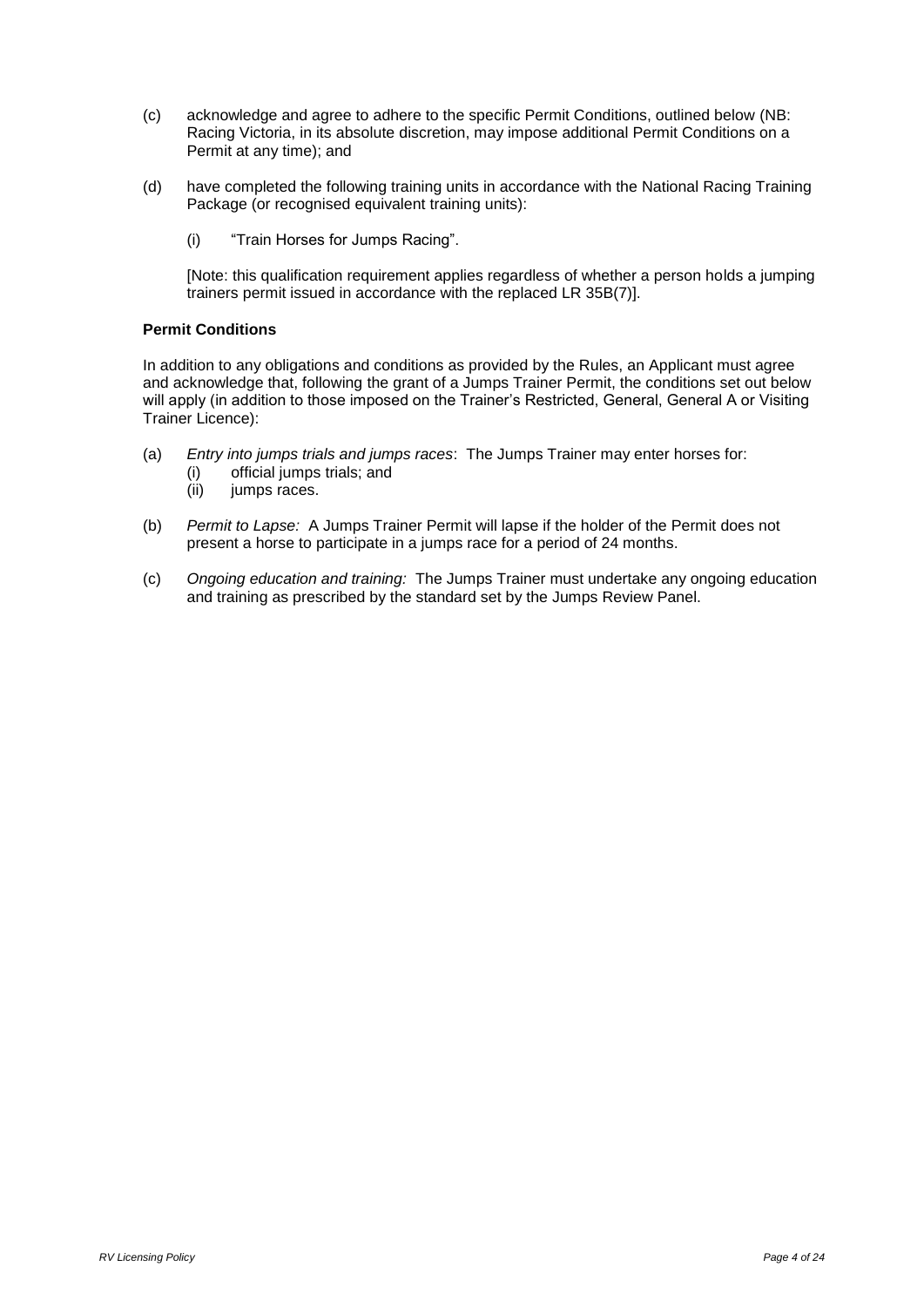# <span id="page-7-0"></span>**4. GENERAL A TRAINER LICENCE**

## **Background to General A Trainer Licence**

The General A Trainer Licence is generally only granted to the most senior and experienced Trainers. Subject to meeting the minimum required starters and winners for a season (see 4.4(d) below), a General A Trainer has no limit as to the number of horses he or she may train, and is eligible for premium annual entitlements and benefits.

## <span id="page-7-1"></span>**4.1 Requirements for Grant of General A Trainer Licence**

To be granted a General A Trainer Licence, an Applicant must:

- (a) complete the General A Trainer Licence Application Form, together with payment of the annual licence fee;
- (b) satisfy Racing Victoria that he or she is a suitable person to be granted a General A Trainer Licence by meeting the Training Experience and Criteria requirements outlined at 4.2 and 4.3 below; and
- (c) acknowledge and agree to adhere to the specific Licence Conditions, outlined at 4.4 below (NB: In its absolute discretion, Racing Victoria may impose additional Licence Conditions on a General A Trainer Licence at any time).

# <span id="page-7-2"></span>**4.2 Training Experience**

An Applicant must:

- (a) hold, or previously have held (with a PRA), an Unrestricted ('A' or 'Metropolitan') Thoroughbred Trainer licence (or its equivalent) (the **A Licence**):
	- i. for a minimum of five (5) years; and
	- ii. held the A Licence no later than five (5) years from the date that any (full) Application is submitted to Racing Victoria; and
	- iii. held the A Licence for a total of at least one (1) year in the five (5) years from the date that any (full) Application is submitted to Racing Victoria; or
- (b) hold, or previously have held (with a PRA), an Unrestricted Thoroughbred Trainer licence (or its equivalent) (the **Unrestricted Licence**):
	- i. for a minimum of ten (10) years; and
	- ii. held the Unrestricted Licence no later than five (5) years from the date that any (full) Application is submitted to Racing Victoria; and
	- iii. held the Unrestricted Licence for a total of at least two (2) year in the five (5) years from the date that any (full) Application is submitted to Racing Victoria.

# <span id="page-7-3"></span>**4.3 Criteria**

In assessing whether an Applicant is suitable to be granted a General A Trainer Licence, Racing Victoria will take into account the following criteria:

(a) *Qualification:* The Applicant must have attained a Certificate IV in Racing (Thoroughbred Trainer) qualification in accordance with the National Racing Training Package (or recognised equivalent qualification).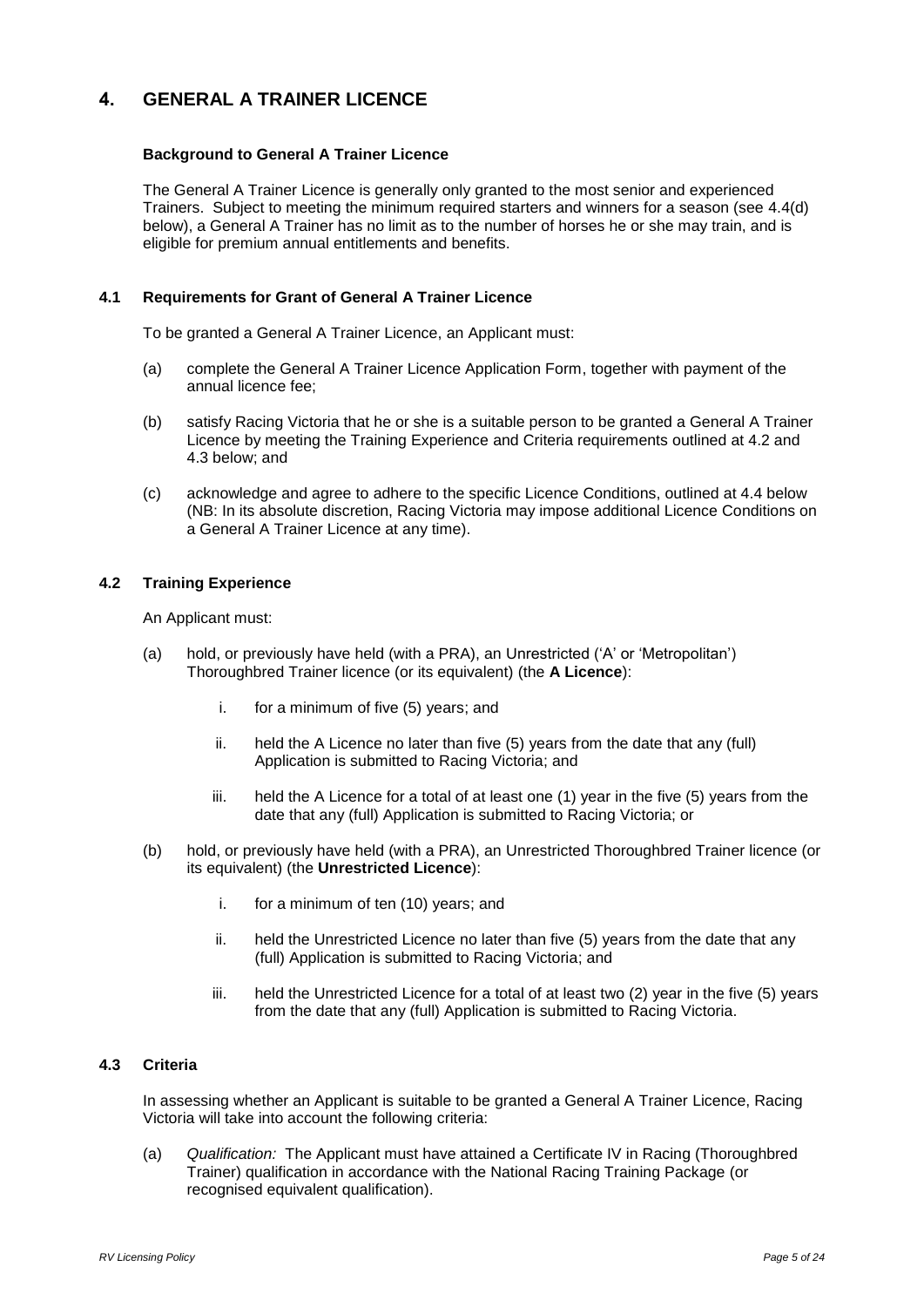- (b) *Assessments:*
	- (i) Racing Disciplinary History Assessment;
	- (ii) National Police Record Certificate;
	- (iii) Stable and Facility Inspection; and
	- (iv) Training Record Assessment.
- (c) *Financial Resources References:* The Applicant must provide the following references to the satisfaction of Racing Victoria:
	- (i) Accountant Reference; and
	- (ii) Bank Statements (preceding 6 months).
- (d) *Proposal:*
	- (i) Debt Recovery Plan; and
	- (ii) Copy of Owner Contracts and Agreements.
- (e) *Interview:* The Applicant must complete a satisfactory interview with Racing Victoria.

#### <span id="page-8-0"></span>**4.4 Licence Conditions**

In addition to any obligations and conditions as provided by the Rules, an Applicant must agree and acknowledge that, following the grant of a General A Trainer Licence, the conditions set out below will apply:

- (a) *Stable must be licensed*: The Trainer's stable location and any other location used by the trainer in connection with his or her training business is, and must at all times be, considered a licensed premises under the Rules.
- (b) *Use of training venues:* The Trainer may use Country and/or Metropolitan Club training venues subject to payment of a Venue Access Fee to, and permission from, the relevant training venue (Training Track Approval Form).
- (c) *Entry into jumps outs, trials and races*: The Trainer may enter horses for:
	- (i) Club Jump Outs (pending individual Club approval);
	- (ii) Official Trials; and
	- (iii) Racing.
- (d) *Minimum runners and winners:* The Trainer is required to have a minimum of:
	- (i) 25 starters in Victoria; or
	- (ii) 5 winners in Victoria
	- per Racing Season (excluding Picnic races).

Note: This condition does not apply to persons who have held a General A Trainer Licence for 10 years or more.

(e) *No Riding at Race meetings:* The Trainer may not ride at any race meetings.

#### <span id="page-8-1"></span>**4.5 Annual Licence Fee**

An Applicant must pay a total Annual Licence Fee that comprises of the RV Licence fee, Public Liability Insurance Cover; and a 12-month subscription to "Inside Racing" magazine.

Once payment has been made, no refund will be provided.

#### <span id="page-8-2"></span>**4.6 Entitlements**

Subject to ongoing compliance with the terms and conditions of his or her licence, a General A Trainer Licence receives, for the period of the licence, the following annual entitlements and benefits:

(a) Trainer Identification Card (permits access to Members' Enclosures);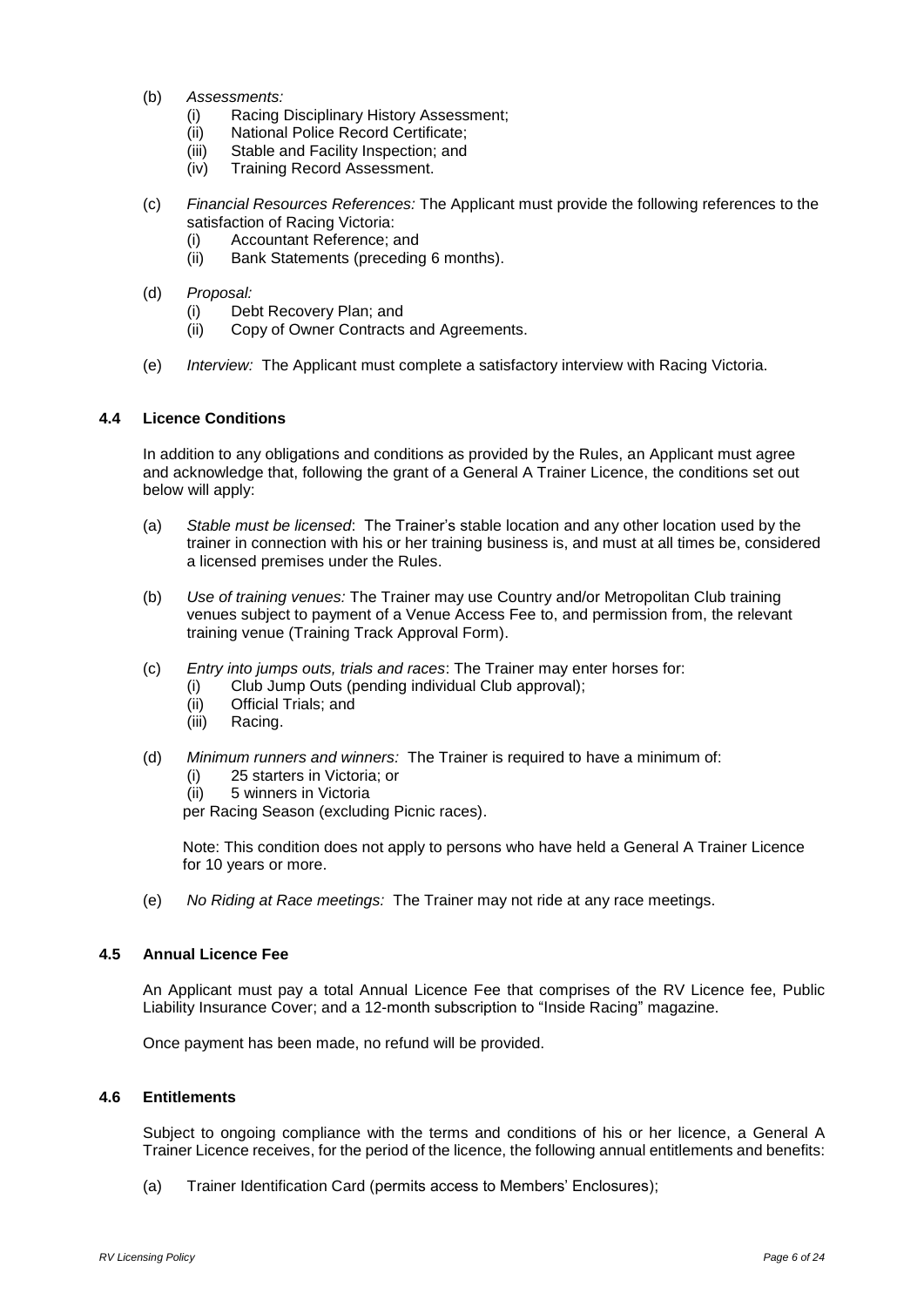- (b) Guest Industry Members' Card (permits access to Members' Enclosures excluding Carnival Days) and;
- (c) Permitted to make application to register a stable Racing Manager (Trainer makes the application by completing the 'Stable Employee' application form).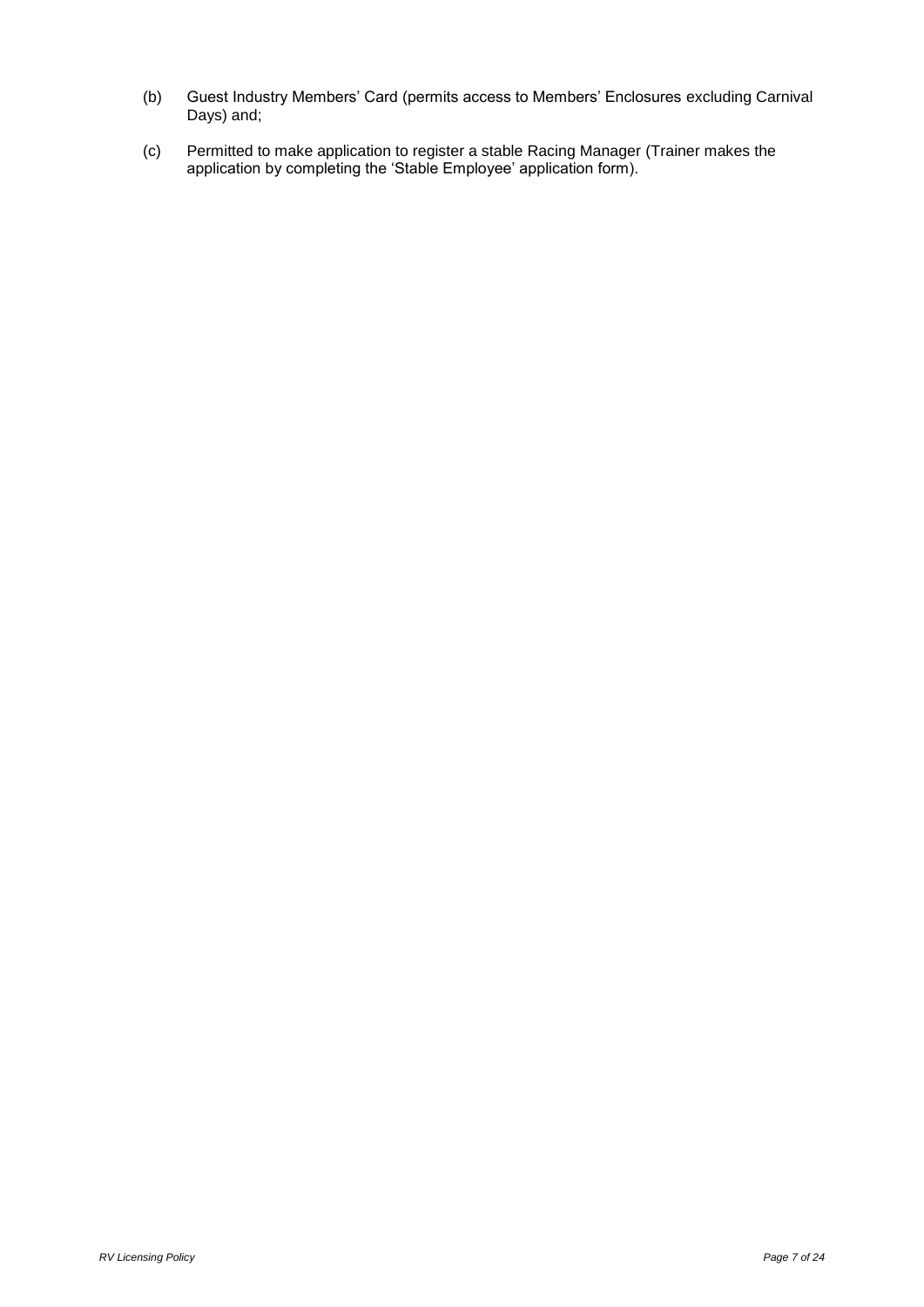# <span id="page-10-0"></span>**5. GENERAL TRAINER LICENCE**

# **Background to General Trainer Licence**

The General Trainer Licence is granted to experienced professional trainers. Subject to meeting the minimum required starters and winners for a season (see 5.4(d) below), the holder of a General Trainer Licence has no limit to the number of horses he or she may train, and is eligible for annual benefits and entitlements.

## <span id="page-10-1"></span>**5.1 Requirements for Grant of General Trainer Licence**

To be granted a General Trainer Licence, an Applicant must:

- (a) complete the General Trainer Licence Application Form, together with payment of the annual licence fee;
- (b) satisfy Racing Victoria that he or she is a suitable person to be granted a General Trainer Licence by meeting the Training Experience and Criteria requirements outlined at 5.2 and 5.3 below; and
- (c) acknowledge and agree to adhere to the specific Licence Conditions, outlined at 5.4 below (NB: In its absolute discretion, Racing Victoria may impose additional Licence Conditions on a General Trainer Licence at any time).

# <span id="page-10-2"></span>**5.2 Training Experience**

An Applicant must:

- (a) hold, or previously have held (with a PRA), an Unrestricted ('A' or 'Metropolitan') Thoroughbred Trainer licence (or its equivalent) for a minimum of one (1) year, and been licensed as such no later than five (5) years from the date that any (full) Application is submitted to Racing Victoria; or
- (b) hold, or previously have held (with a PRA), an Unrestricted Thoroughbred Trainer licence (or its equivalent) for a minimum of three (3) years, and been licensed as such no later than five (5) years from the date that any (full) Application is submitted to Racing Victoria; or
- (c) hold, or previously have held (with a PRA), a restricted, professional Thoroughbred Trainer licence (or its equivalent) for a minimum of six (6) years and been licensed as such no later than five (5) years from the date that any (full) Application is submitted to Racing Victoria; or
- (d) hold, or previously have held (with a PRA), a Thoroughbred Assistant Trainer registration (and employment) for a minimum of ten (10) years in a full-time capacity, or for a minimum of fifteen (15) years in a part-time capacity with an Unrestricted ('A' or 'Metropolitan) Thoroughbred Trainer (or its equivalent) and been registered as such no later than five (5) years from the date that any (full) Application is submitted to Racing Victoria (Evidence of actual paid employment is required, such as pay slips and contracts).

# <span id="page-10-3"></span>**5.3 Criteria**

In assessing whether an Applicant is suitable to be granted a General Trainer Licence, Racing Victoria will take into account the following criteria:

- (a) *Qualification:* The Applicant must have attained a Certificate IV in Racing (Thoroughbred Trainer) qualification in accordance with the National Racing Training Package (or recognised equivalent qualification).
- (b) *Assessments:*
	- (i) Racing Disciplinary History Assessment;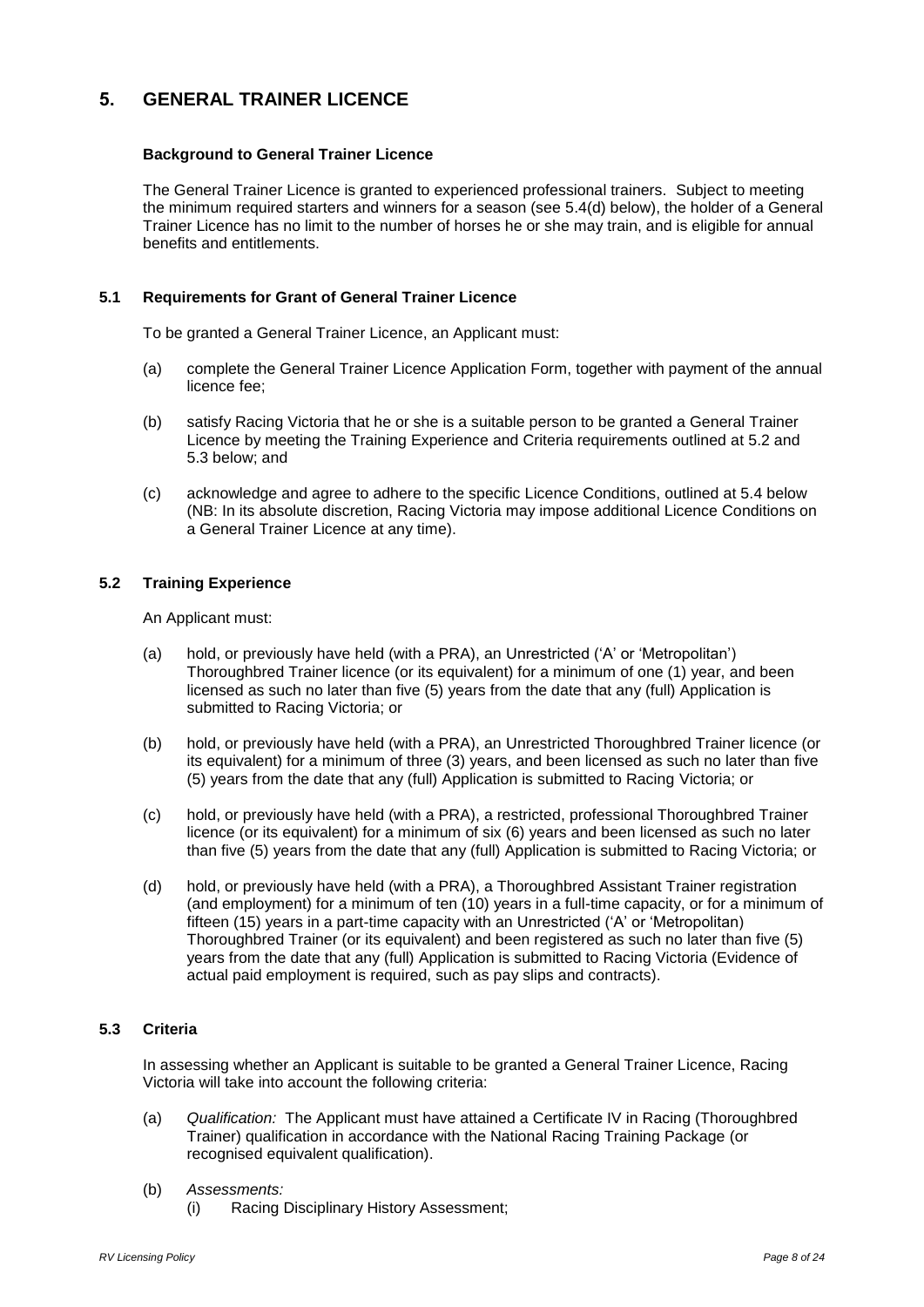- (ii) National Police Record Certificate;
- (iii) Stable and Facility Inspection; and
- (iv) Training Record Assessment.
- (c) *Financial Resources References:* The Applicant must provide the following references to the satisfaction of Racing Victoria:
	- (i) Three (3) Supplier Credit References (in writing);
	- (ii) Accountant Reference;
	- (iii) Bank Statements (preceding 6 months); and
	- (iv) Profit and Loss Budget.

#### (d) *Proposal:*

- (i) Resume;
- (ii) A detailed Business Plan;
- (iii) Debt Recovery Plan; and
- (iv) Copy of Owner Contracts and Agreements.
- (e) *Work References:* The Applicant must provide three (3) Work References to the satisfaction of Racing Victoria.
- (f) *Prospective Owner References:* The Applicant must provide three (3) Prospective Owner References (in writing) to the satisfaction of Racing Victoria.
- (g) *Interview:* The Applicant must complete a satisfactory interview with Racing Victoria.

## <span id="page-11-0"></span>**5.4 Licence Conditions**

In addition to any obligations and conditions as provided by the Rules, an Applicant must agree and acknowledge that, following a grant of a General Trainer Licence, the conditions set out below will apply:

- (a) *Stable must be licensed*: The Trainer's stable location and any other location used by the trainer in connection with his or her training business is, and must at all times be, considered a licensed premises under the Rules.
- (b) *Use of training venues:* The Trainer may use Country and/or Metropolitan Club training venues subject to payment of a Venue Access Fee to, and permission from, the relevant training venue (Training Track Approval).
- (c) *Entry into jumps outs, trials and races*: The Trainer may enter horses for:
	- (i) Club Jump Outs (pending individual Club approval);
	- (ii) Official Trials; and
	- (iii) Racing.
- (d) *Minimum runners and winners:* The Trainer is required to have a minimum of:
	- (i) 5 starters in Victoria; or
	- (ii) 1 winners in Victoria,
	- per Racing Season (excluding Picnic races).
- (e) *No Riding at Race meetings:* The Trainer may not ride at any race meetings.

## <span id="page-11-1"></span>**5.5 Annual Licence Fee**

An Applicant must pay a total Annual Licence Fee that comprises of the RV Licence fee; Public Liability Insurance Cover; and a 12-month subscription to "Inside Racing" magazine.

Once payment has been made, no refund will be provided.

#### <span id="page-11-2"></span>**5.6 Entitlement**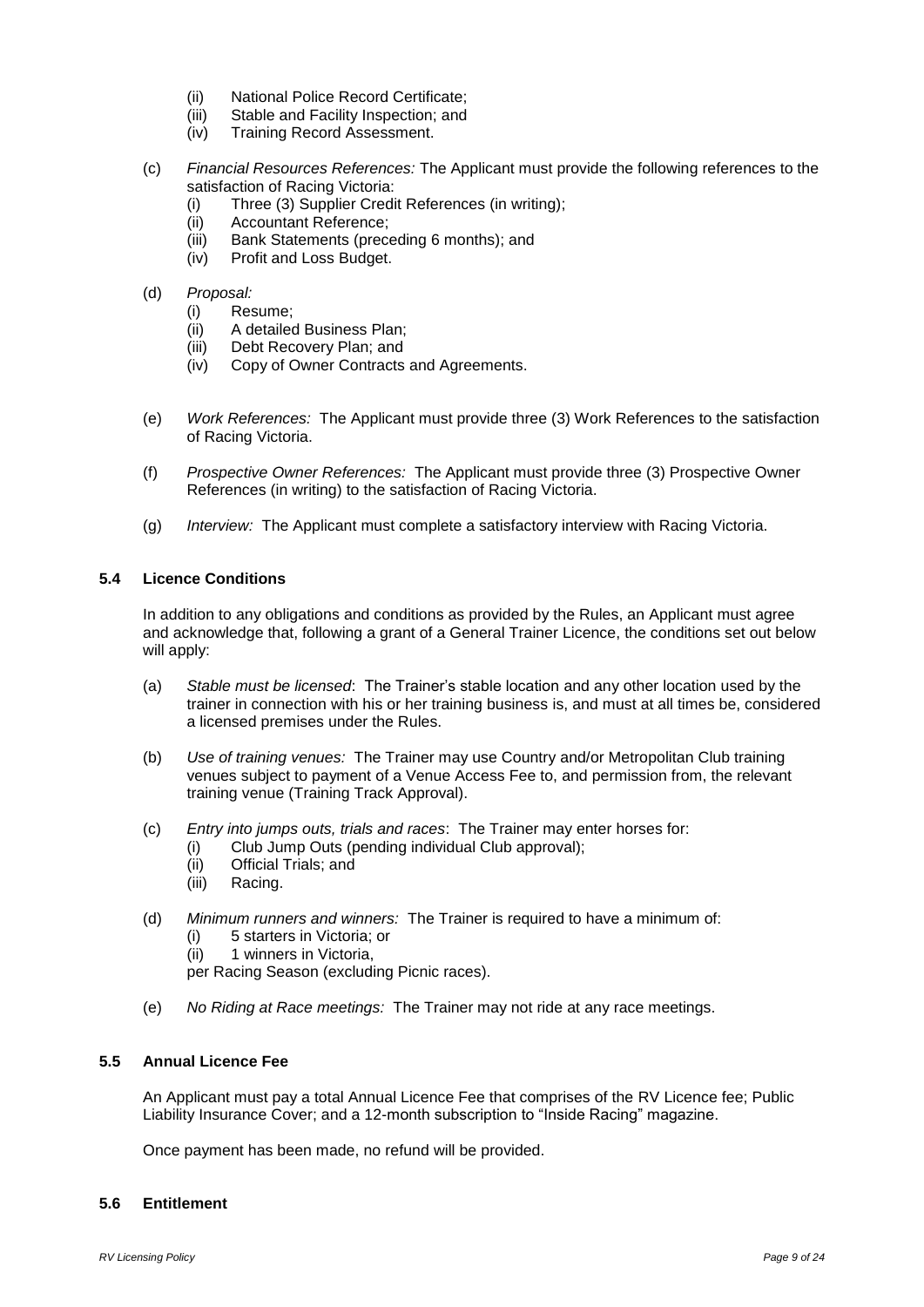Subject to ongoing compliance with the terms and conditions of his or her licence, the holder of a General Trainer Licence receives, for the period of the licence, a Trainer Identification Card.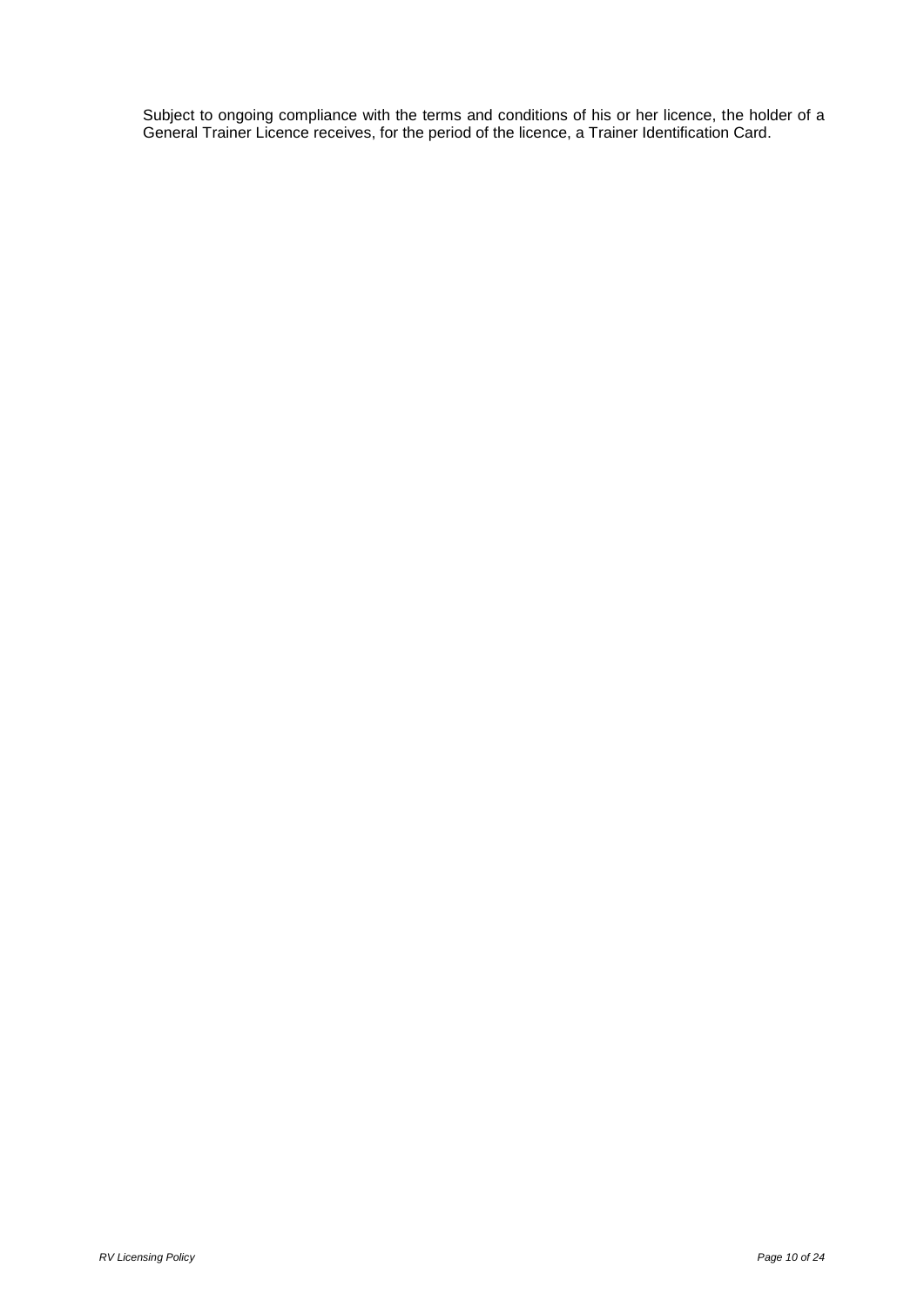# <span id="page-13-0"></span>**6. RESTRICTED TRAINER LICENCE**

# **Background to Restricted Trainer Licence**

The Restricted Trainer Licence is generally granted to:

- relatively inexperienced trainers or persons, including those seeking to obtain a General Trainer Licence; or
- persons with limited training operations, including persons who are "owner/trainers"; or
- trainers of non-Thoroughbred racehorses seeking to train Thoroughbred racehorses.

The holder of a Restricted Trainer Licence has certain restrictions placed on his or her licence, including the number of horses he or she may train (detailed at 6.4 below).

#### <span id="page-13-1"></span>**6.1 Requirements for Grant of Restricted Trainer Licence**

To be granted a Restricted Trainer Licence, an Applicant must:

- (a) complete the Restricted Trainer Licence Application Form, together with payment of the annual licence fee;
- (b) satisfy Racing Victoria that he or she is a suitable person to be granted a Restricted Trainer Licence by meeting the Training Experience and Criteria requirements outlined at 6.2 and 6.3 below; and
- (c) acknowledge and agree to adhere to the specific Licence Conditions, outlined at 6.4 below (NB: in its absolute discretion, Racing Victoria may impose additional Licence Conditions on a Restricted Trainer Licence at any time).

# <span id="page-13-2"></span>**6.2 Training Experience**

An Applicant must:

- (a) hold, or previously have held (with a PRA), an Unrestricted Thoroughbred Trainer licence (or its equivalent) for a minimum of one (1) year, and been licensed as such no later than five (5) years from the date that any (full) Application is submitted to Racing Victoria; or
- (b) hold, or previously have held (with a PRA), a restricted, professional Thoroughbred Trainer licence (or its equivalent) for a minimum of three (3) years and been licensed as such no later than five (5) years from the date that any (full) Application is submitted to Racing Victoria; or
- (c) hold, or previously have held (with a PRA), a Jockey licence (other than an Apprentice) issued by Racing Victoria or an Equine Trainer licence (other than a Thoroughbred), for a minimum of five (5) years and been licensed as such no later than five (5) years from the date that any (full) Application is submitted to Racing Victoria; or
- (d) hold, or previously have held (with a PRA), a Thoroughbred Assistant Trainer registration (and employment) for a minimum of one (1) year in a full-time capacity, or for a minimum of two (2) years in a part-time capacity with an Unrestricted Thoroughbred Trainer (or its equivalent) and been registered as such no later than three (3) years from the date that any (full) Application is submitted to Racing Victoria (Evidence of actual paid employment is required, such as pay slips and contracts); **and either of the following (in conjunction with point (d))**:
	- (i) hold, or previously have held (with a PRA), an Equine Stablehand or Foreperson registration (and employment), or Jockey licence (issued by other than Racing Victoria) for a minimum of five (5) years in a full-time capacity, or for a minimum of ten (10) years in a part-time capacity and been registered as such no later than two (2) years from the date that any (full) Application is submitted to Racing Victoria (Evidence of actual paid employment is required, such as pay slips and contracts); or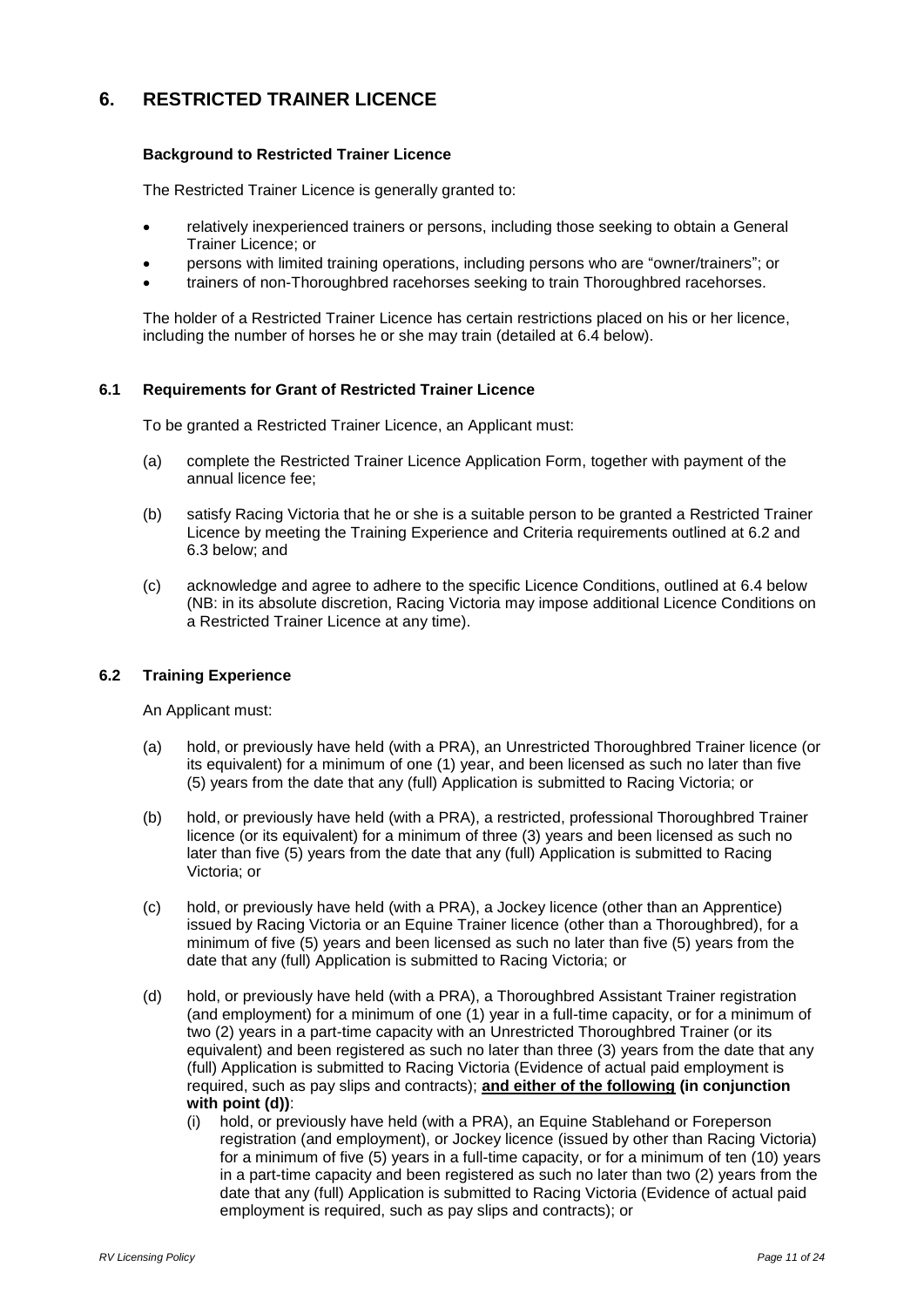(ii) hold, or previously have held (with a PRA), an Equine Assistant Trainer registration (and employment) for a minimum of three (3) years in a full-time capacity, or for a minimum of six (6) years in a part-time capacity and been registered as such no later than two (2) years from the date that any (full) Application is submitted to Racing Victoria (Evidence of actual paid employment is required, such as pay slips and contracts).

## <span id="page-14-0"></span>**6.3 Criteria**

In assessing whether an Applicant is suitable to be granted a Restricted Trainer Licence, Racing Victoria will take into account the following criteria:

- (a) *Qualification:* The Applicant must;
	- (i) have attained a "Certificate IV in Racing (Thoroughbred Trainer)" qualification in accordance with the National Racing Training Package (or recognised equivalent qualification); or
	- (ii) (If a licensed Victorian Jockey (excluding an Apprentice)), have attained a "Certificate IV in Racing (Thoroughbred Trainer) for Jockeys" requirement as delivered by *Skillinvest* or *Racing Industry Skills Centre* (or recognised equivalent qualification).
- (b) *Assessments:*
	- (i) Racing Disciplinary History Assessment;
	- (ii) National Police Record Certificate;
	- (iii) Stable and Facility Inspection; and
	- (iv) Training Record Assessment.
- (c) *Financial Resources References:* The Applicant must provide the following references to the satisfaction of Racing Victoria:
	- (i) Three (3) Supplier Credit References (in writing);
	- (ii) Accountant Reference;
	- (iii) Bank Statements (6 months' worth); and
	- (iv) Profit and Loss Budget.
- (d) *Proposal:*
	- (i) Resume;
	- (ii) A detailed Business Plan;
	- (iii) Debt Recovery Plan; and
	- (iv) Copy of Owner Contracts and Agreements.
- (e) *Work References:* The Applicant must provide three (3) Work References to the satisfaction of Racing Victoria.
- (f) *Prospective Owner Reference:* The Applicant must provide three (3) Prospective Owner References to the satisfaction of Racing Victoria.
- (g) *Interview:* The Applicant must complete a satisfactory interview with Racing Victoria.
- (h) *Jump-outs or Official Trials:* The Applicant must present a runner in a Jump-out or Official Trial to the satisfaction of Stewards prior to the Applicant nominating any horse in his or her care for racing. For these purposes, the Applicant will be required to fully tack their runner under the observance of the Steward at all times. Furthermore, the horses' performance in the Jump-out or Official Trial will be assessed by the Stewards.

# <span id="page-14-1"></span>**6.4 Licence Conditions**

In addition to any obligations and conditions as provided by the Rules, an Applicant must agree and acknowledge that, following a grant of Restricted Trainer Licence, the conditions set out below will apply:

(a) *Stable must be licensed*: The Trainer's stable location and any other location used by the trainer in connection with his or her training business is, and must at all times be, considered a licensed premises under the Rules.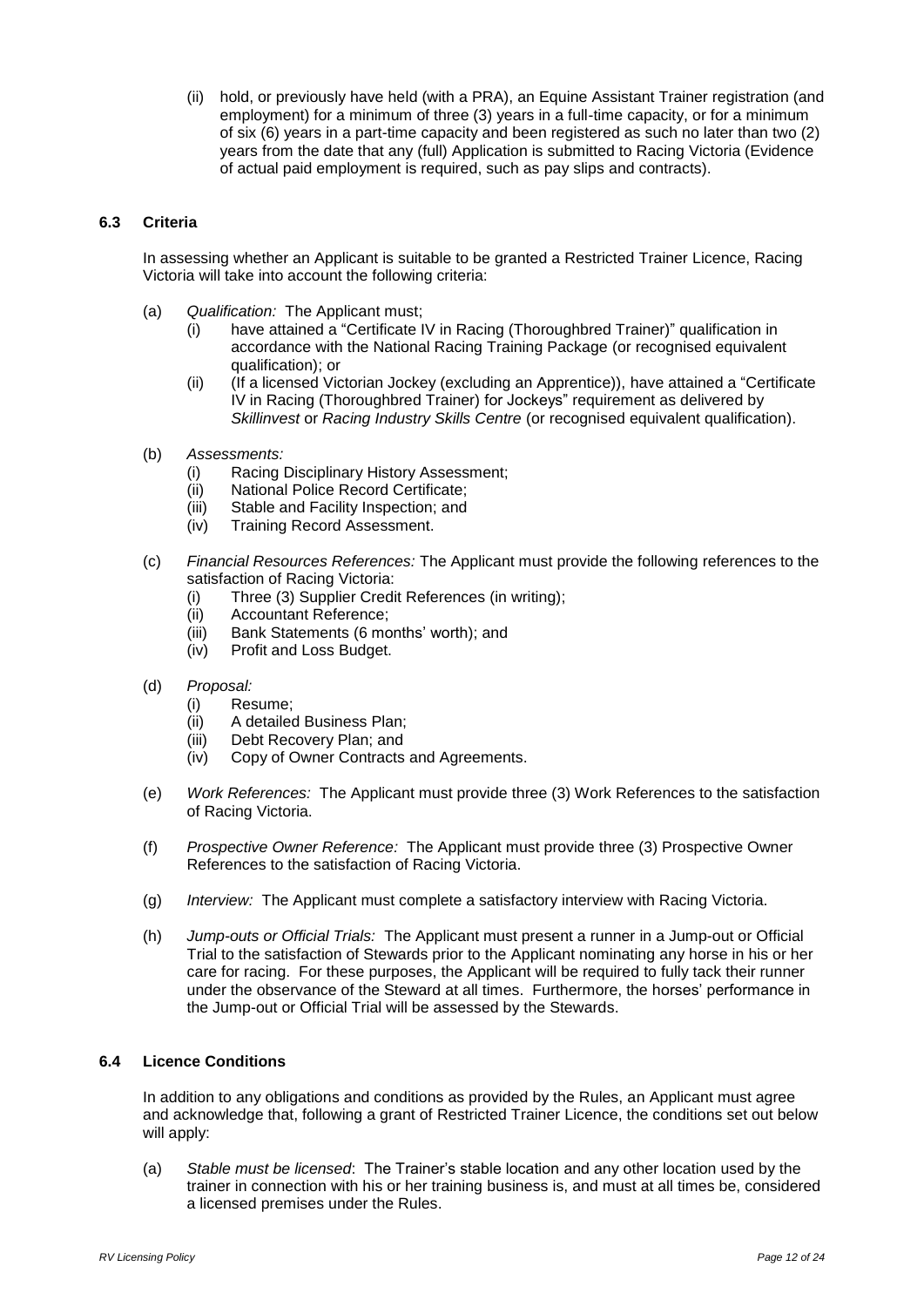- (b) *Use of training venues:* The Trainer may use Country and/or Metropolitan Club training venues subject to payment of a Venue Access Fee to, and permission from, the relevant training venue (Training Track Approval).
- (c) *Entry into jumps outs, trials and races*: The Trainer may enter horses for:
	- (i) Club Jump Outs (pending individual Club approval);
	- (ii) Official Trials; and
	- (iii) Racing.
- (d) *Minimum runners and winners:* The Trainer is required to have a minimum of: (i) 1 starter in Victoria; per Racing Season.
- (e) *Maximum number of horses for training:* The Trainer may only train a maximum of five (5) individual horses for owners other than Immediate Family Members. A Trainer is not limited in the number of horses he or she can train for in which he or she has an interest as an owner or lessee, either alone or together with Immediate Family Members.
- (f) *Riding at Race meetings:* The Trainer may ride at race meetings, subject to meeting the jockey licensing requirements (and conditions) within the Rules and the Jockey Licensing Policy.

#### <span id="page-15-0"></span>**6.5 Jockey licence-holders**

A Victorian Jockey licence-holder is eligible to make application for the grant of a Restricted Trainer Licence, subject to meeting the requirements set out in this Policy. If a Jockey licence-holder is granted a Restricted Trainer Licence and is eligible to enter horses for racing (the **Jockey-Trainer**), the Jockey-Trainer may hold a Restricted Trainer Licence, subject to:

- (a) the Jockey-Trainer, who trains a horse engaged in a race, not riding any other horse in the race without the specific approval of the Stewards, and may be required to ride his or her own horse if a shortage of riders exists;
- (b) the Jockey-Trainer not accepting any rides in circumstances where there is more than one horse in any one race that is trained by them;
- (c) the condition that the Jockey-Trainer may be required to ride a horse in a race within 28 days from: (a) the date of the horse leaving his or her stables, or (b) the date of the horse being transferred from his or her stable return;
- (d) the condition that if the Jockey-Trainer is suspended for actions, matters or things relating to his or her Jockey licence, he or she (at the discretion of the Stewards or Racing Victoria, and in addition to any other penalty authorised by the Rules or the relevant policies), may be suspended as a Trainer for the same or such other period as the Stewards or Racing Victoria determine;
- (e) the condition that if the Jockey-Trainer is suspended for actions, matters or things pertaining to his or her Trainer licence, he or she (at the discretion of the Stewards or Racing Victoria, and in addition to any other penalty authorised by the Rules or the relevant policies), may be suspended as a Jockey for the same or such other period as the Stewards or Racing Victoria determine; and
- (f) any other term or condition or restriction proposed by Racing Victoria in its absolute discretion.

## <span id="page-15-1"></span>**6.6 Annual Licence Fee**

An Applicant must pay a total Annual Licence Fee that comprises of the RV Licence fee, Public Liability Insurance Cover; and a 12-month subscription to "Inside Racing" magazine.

Once payment has been made, no refund will be provided.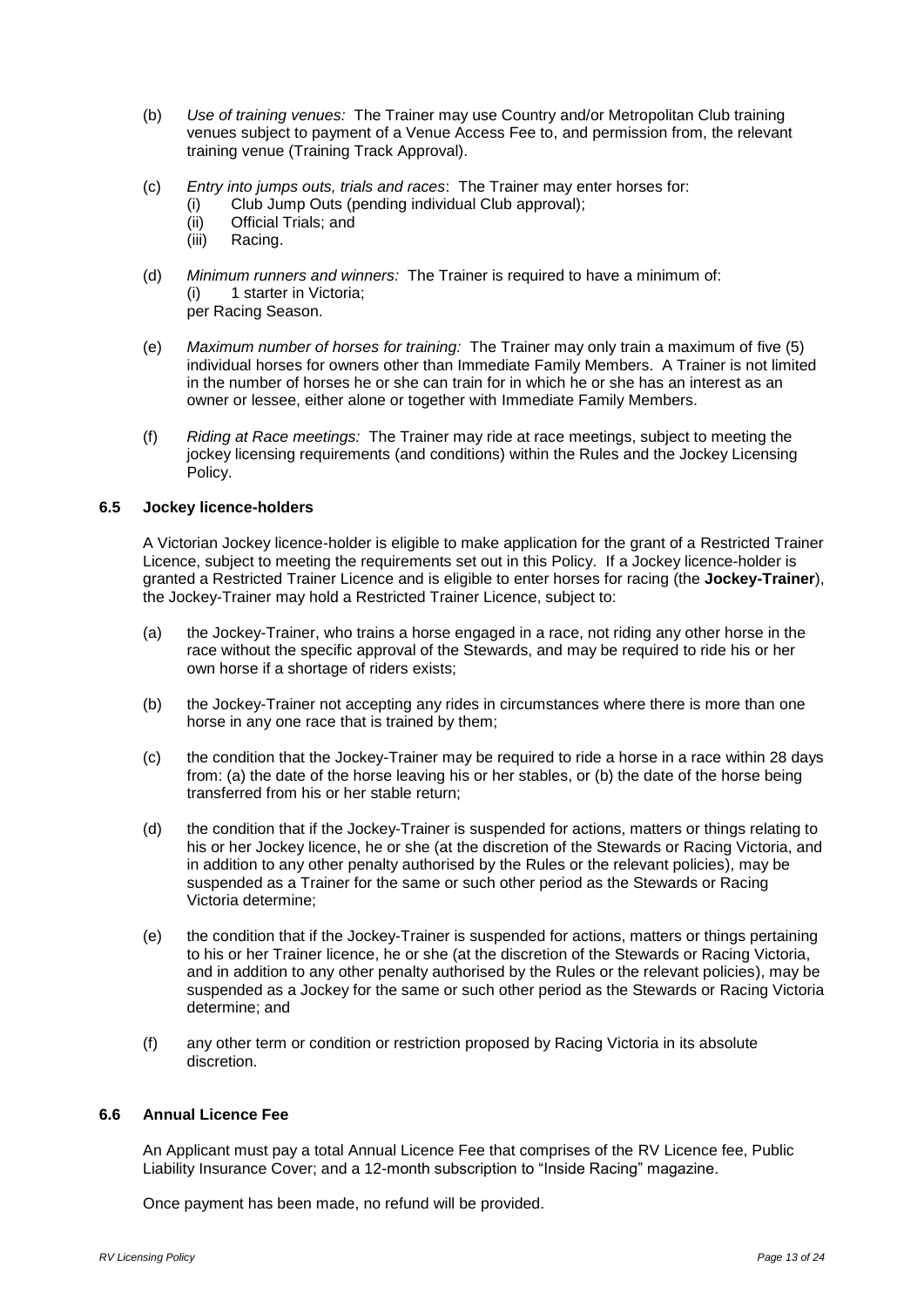# <span id="page-16-0"></span>**6.7 Entitlement**

Subject to ongoing compliance with the terms and conditions of his or her Restricted Trainer Licence, the holder of a Restricted Trainer Licence receives, for the period of the licence, a Trainer Identification Card.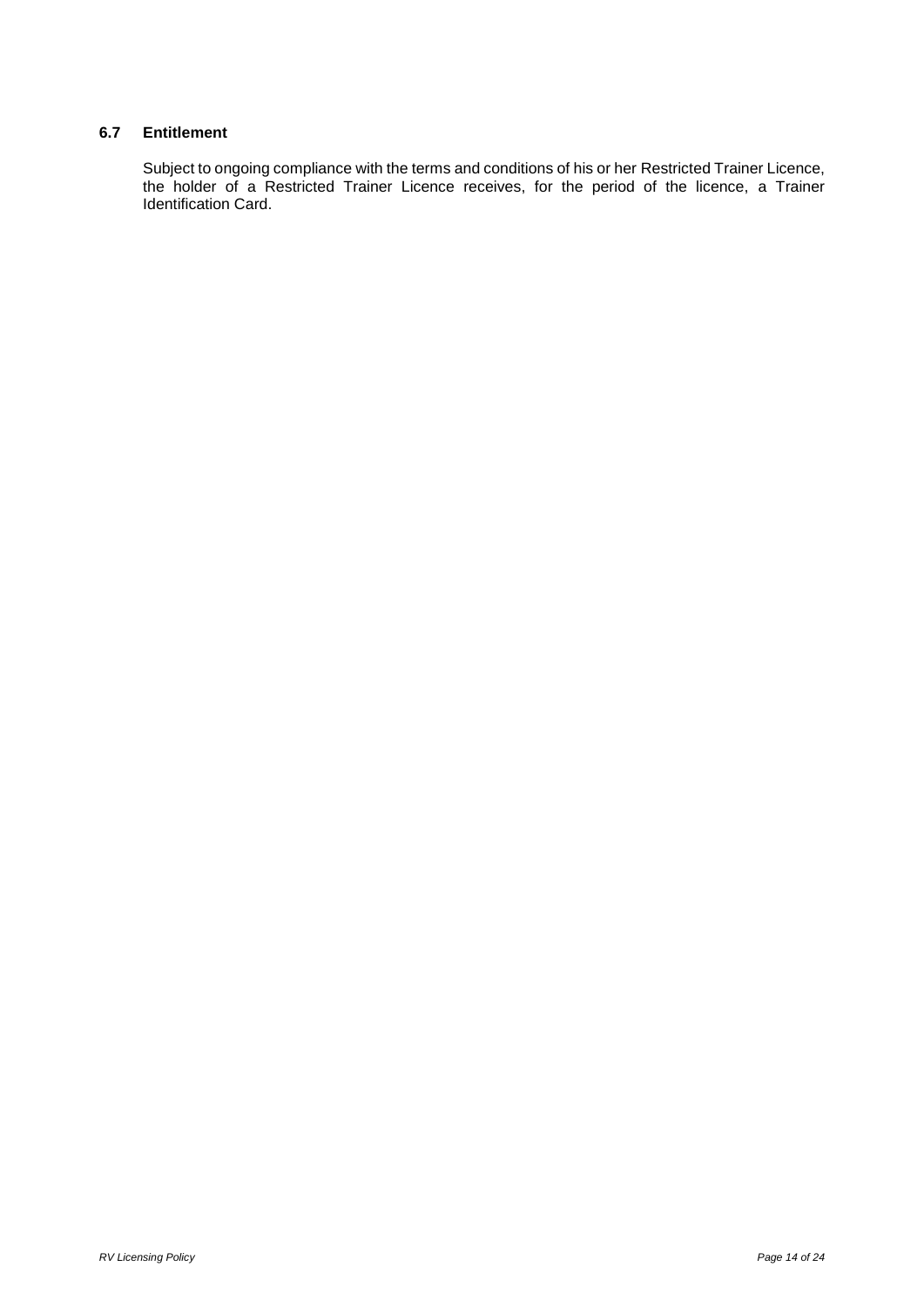# <span id="page-17-0"></span>**7. PRE-TRAINER LICENCE**

#### **Background to Pre-Trainer Licence**

The Pre-Trainer Licence is generally granted to persons seeking to prepare and educate horses prior to the horse being sent to a licensed trainer for official trialing and/or racing.

The holder of a Pre-Trainer Licence has certain restrictions placed on his or her licence, particularly related to the ability to enter horses for trials or races (detailed at 7.4 below).

#### <span id="page-17-1"></span>**7.1 Requirements for Grant of Pre-Trainer Licence**

To be granted a Pre-Trainer Licence, an Applicant must:

- (a) complete the Pre-Trainer Licence Application Form, together with payment of the annual licence fee;
- (b) satisfy Racing Victoria that he or she is a suitable person to be granted a Pre-Trainer Licence by meeting the Training Experience and Criteria requirements outlined at 7.2 and 7.3 below; and
- (c) acknowledge and agree to adhere to the specific Licence Conditions, outlined at 7.4 below (NB: in its absolute discretion, Racing Victoria may impose additional Licence Conditions on a Pre-Trainer Licence at any time).

#### <span id="page-17-2"></span>**7.2 Training Experience**

An Applicant must:

- (a) hold, or previously have held, (with a PRA) an Equine Trainer licence (other than a Thoroughbred) for a minimum of one (1) year and been licensed as such no later than five (5) years from the date that any (full) Application is submitted to Racing Victoria; or
- (b) hold, or previously have held, (with a PRA) an Equine Assistant Trainer registration (and employment), or Jockey licence for a minimum of two (2) years in a full-time capacity, or for a minimum of four (4) years in a part-time capacity and been registered as such no later than two (2) years from the date that any (full) Application is submitted to Racing Victoria (Evidence of actual paid employment is required, such as pay slips and contracts); or
- (c) hold, or previously have held, (with a PRA) an Equine Stablehand or Foreperson registration (and employment) for a minimum of three (3) years in a full-time capacity, or for a minimum of six (6) years in a part-time capacity and been registered as such no later than two (2) years from the date that any (full) Application is submitted to Racing Victoria (Evidence of actual paid employment is required, such as pay slips and contracts); or
- (d) have experience in Equine pursuits (in a non-licensed capacity) for a minimum of five (5) years in a full-time capacity, or for a minimum of ten (10) years in a part time capacity. References and statements from relevant associations will be required.

# <span id="page-17-3"></span>**7.3 Criteria**

In assessing whether an Applicant is suitable to be granted a Pre-Trainer Licence, Racing Victoria will take into account the following criteria:

- (a) *Training Units:* The Person must have undertaken and successfully completed, the following required training units set out in the National Racing Industry Training Package (or recognised equivalent units):
	- (i) Unit RGRCMN201A Follow OH&S Procedures & Observe Environmental Work Practices; and;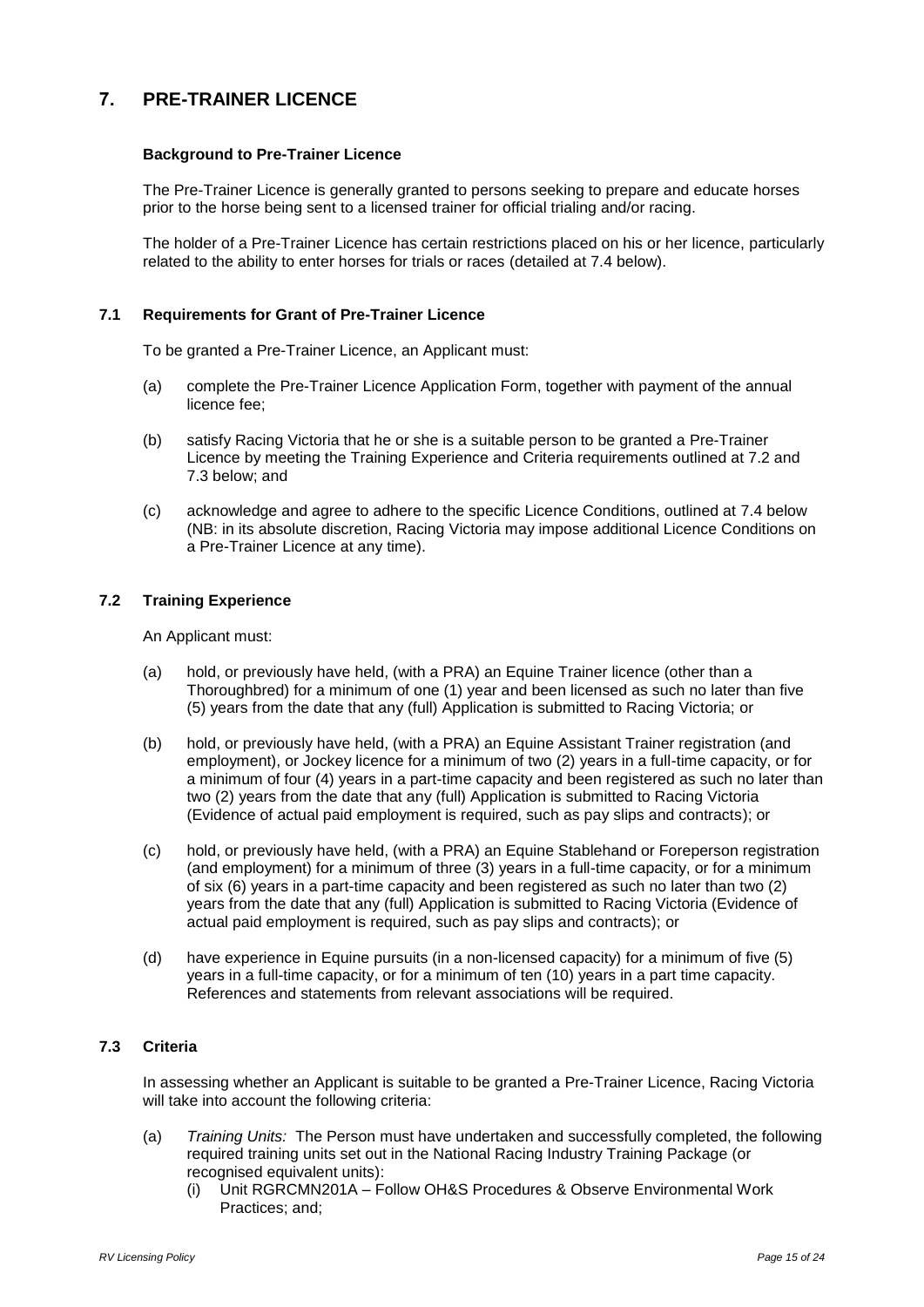- (ii) Unit RGRPSH201A Handle Horses.
- (b) *Assessments:*
	- (i) Racing Disciplinary History Assessment;
	- (ii) Criminal Record Check; and
	- (iii) Stable and Facility Inspection.
- (c) *Financial Resources References:* The Applicant must provide the following references to the satisfaction of Racing Victoria:
	- (i) Bank Statements (preceding 6 months).
- (d) *Proposal:*
	- (i) Resume.
- (e) *Work References:* The Applicant must provide three (3) Work References to the satisfaction of Racing Victoria.
- (f) *Interview:* The Applicant must complete a satisfactory interview with Racing Victoria.
- (g) *Track work:* The Applicant must present his or her horse for track work to the satisfaction of Stewards. For these purposes, the Applicant will be required to fully tack their horse under the observance of the Steward at all times (Note: tack duties may be completed at the Applicant's nominated stables or at a registered training venue).

# <span id="page-18-0"></span>**7.4 Licence Conditions**

In addition to any obligations and conditions as provided by the Rules, an Applicant must agree and acknowledge that, following a grant of a Pre-Trainer Licence, the conditions set out below will apply:

- (a) *Stable must be licensed*: The Pre-Trainer's stable location and any other location used by the trainer in connection with his or her training business is, and must at all times be, considered a licensed premises under the Rules.
- (b) *Use of training venues:* The Pre-Trainer may use Country and/or Metropolitan Club training venues subject to payment of a Venue Access Fee to, and permission from, the relevant training venue (Training Track Approval).
- (c) *Entry into club jumps outs (pending individual Club approval)*: The Pre-Trainer may enter horses for club jump outs. The Pre-Trainer may not enter any horses for official trials or racing.
- (d) *Riding at Picnic Races:* The Trainer may ride at race meetings, subject to meeting the jockey licensing requirements (and conditions) within the Rules and the Jockey Licensing Policy.

#### <span id="page-18-1"></span>**7.5 Jockey licence-holders**

A Victorian Jockey licence-holder is eligible to make application for the grant of a Pre-Trainer Licence, subject to meeting the requirements set out in this Policy. If a Jockey licence-holder is granted a Pre-Trainer Licence (the **Jockey-Trainer**), the Jockey-Trainer may hold a Pre-Trainer Licence, subject to:

- (a) the condition that the Jockey-Trainer may be required to ride a horse in a race within 28 days from: (a) the date of the horse leaving his or her stables, or (b) the date of the horse being transferred from his or her stable return;
- (b) the condition that if the Jockey-Trainer is suspended for actions, matters or things relating to his or her Jockey licence, he or she (at the discretion of the Stewards or Racing Victoria, and in addition to any other penalty authorised by the Rules or the relevant policies), may be suspended as a Pre-Trainer for the same or such other period as the Stewards or Racing Victoria determine;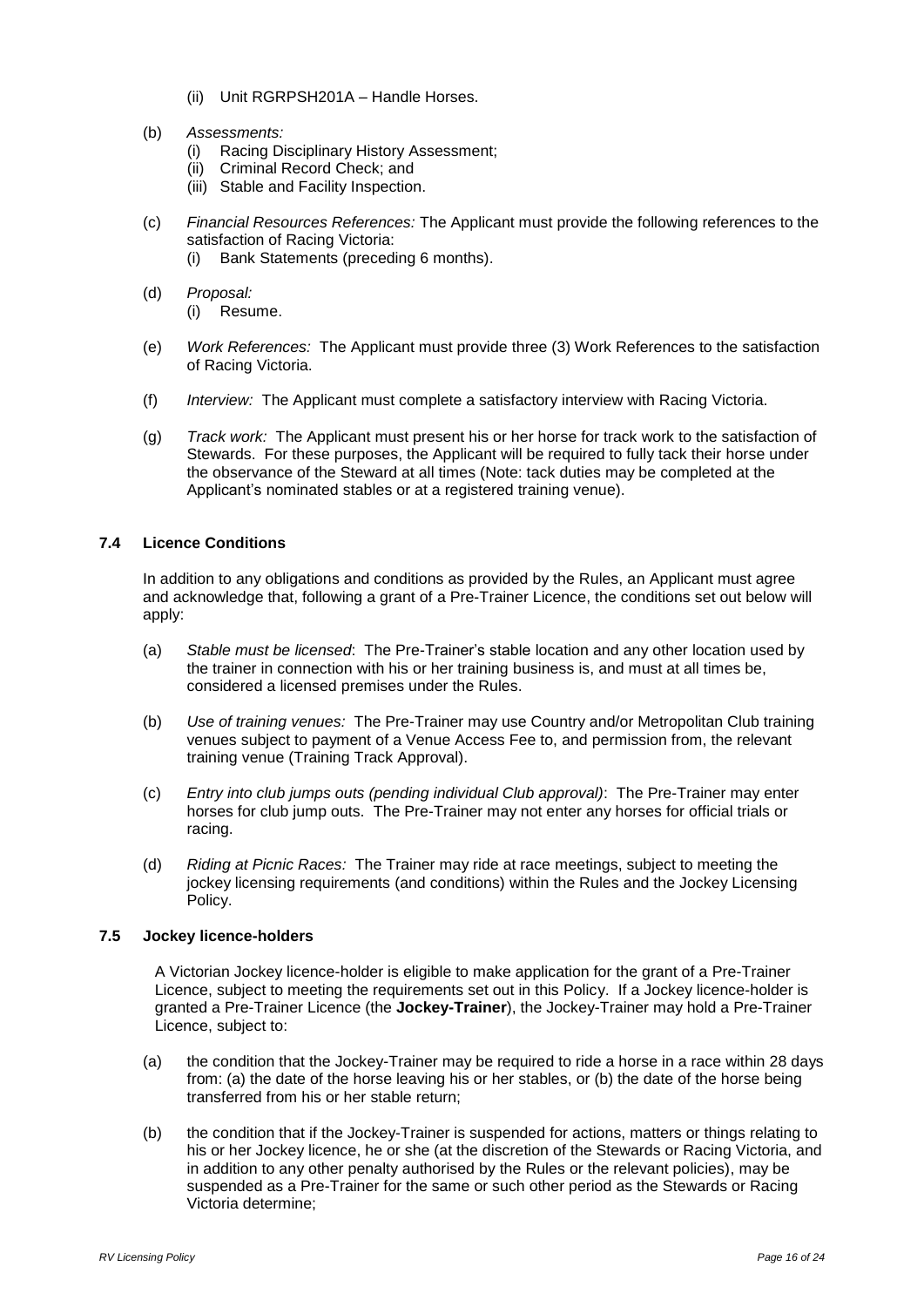- (c) the condition that if the Jockey-Trainer is suspended for actions, matters or things pertaining to his or her Pre-Trainer licence, he or she (at the discretion of the Stewards or Racing Victoria, and in addition to any other penalty authorised by the Rules or the relevant policies), may be suspended as a Jockey for the same or such other period as the Stewards or the Racing Victoria determine; and
- (d) any other term or condition or restriction proposed by Racing Victoria in its absolute discretion.

## <span id="page-19-0"></span>**7.6 Annual Licence Fee**

An Applicant must pay a total Annual Licence Fee that comprises of the RV Licence fee, and Public Liability Insurance Cover.

Once payment has been made, no refund will be provided.

#### <span id="page-19-1"></span>**7.7 Entitlement**

Subject to ongoing compliance with the terms and conditions of his or her Pre-Trainer Licence, the holder of a Pre-Trainer Licence receives, for the period of the licence, a Trainer Identification Card;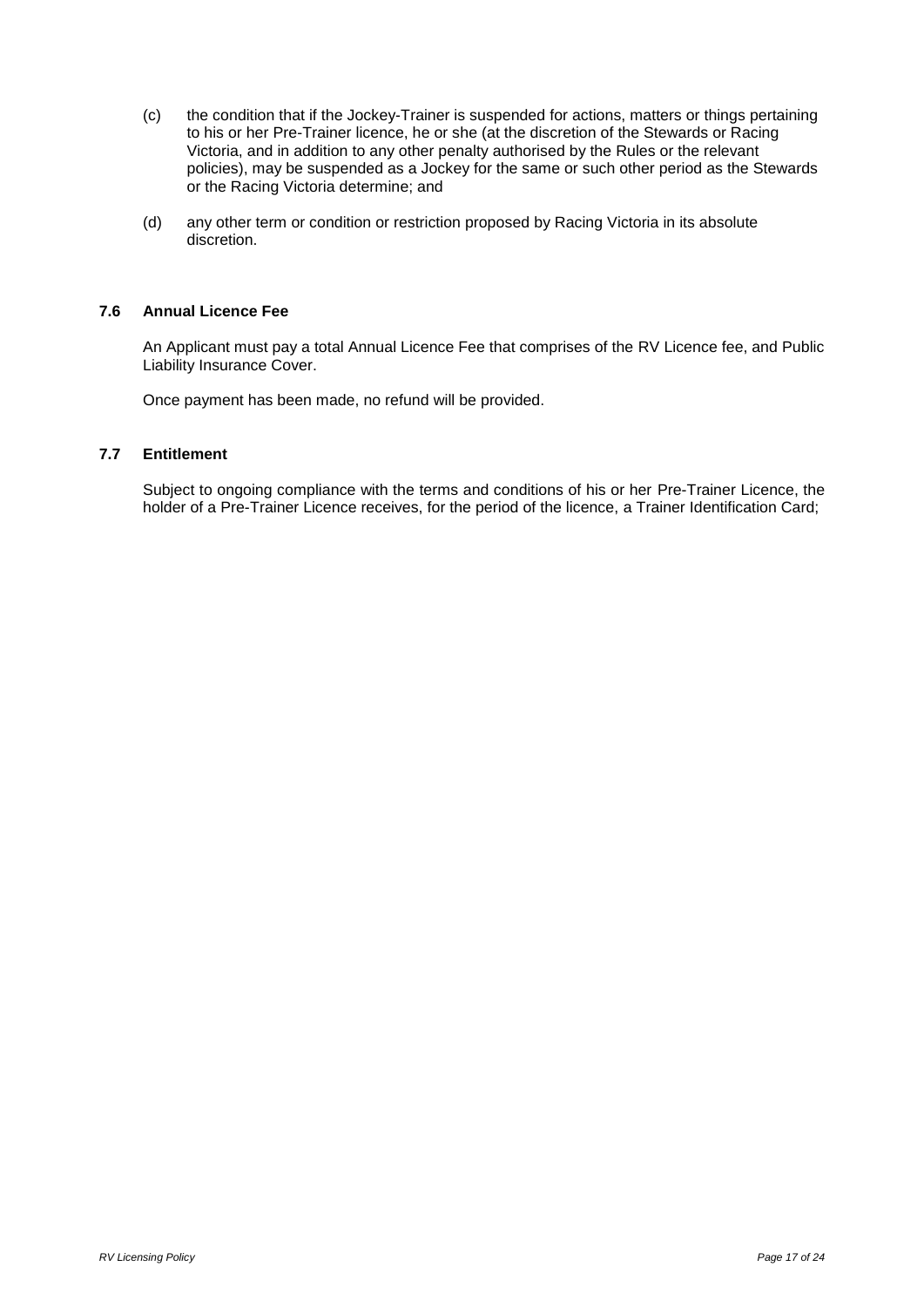# <span id="page-20-0"></span>**8. VISITING TRAINER LICENCE**

#### **Background to Visiting Trainer Licence**

The Visiting Trainer Licence (categorised below) is generally granted to Trainers from interstate or overseas seeking to train and race horses in Victoria for a limited period of time.

The holder of a Visiting Trainer Licence has certain restrictions placed on his or her licence, particularly related to the time allowed to train in Victoria (detailed at 8.4 below).

Categories:

- (a) Visiting General A Trainer;
- (b) Visiting General Trainer;
- (c) Visiting Restricted Trainer;
- (d) Visiting Pre-Trainer; and
- (e) Visiting International Trainer.

#### <span id="page-20-1"></span>**8.1 Requirements for Grant of Visiting Trainer Licence**

To be granted a Visiting Trainer Licence, an Applicant must:

- (a) complete the Visiting Trainer Licence Application Form, together with payment of the Annual Licence Fee;
- (b) satisfy Racing Victoria that he or she is a suitable person to be granted a Visiting Training Licence by meeting the Training Experience and Criteria requirements outlined at 8.2 and 8.3 below; and
- (c) acknowledge and agree to adhere to the specific Licence Conditions, outlined at 8.4 below (NB: in its absolute discretion, Racing Victoria may impose additional Licence Conditions on a Visiting Training Licence at any time).

#### <span id="page-20-2"></span>**8.2 Training Experience**

An Applicant must be the holder of a current thoroughbred trainer licence issued by an:

- (a) interstate Principal Racing Authority; or
- (b) overseas racing authority.

## <span id="page-20-3"></span>**8.3 Criteria**

In assessing whether an Applicant is suitable to be granted a Visiting Training Licence, Racing Victoria will take into account the following criteria:

- (a) *Assessments:*
	- (i) Racing Disciplinary History Assessment;
	- (ii) National Police Record Certificate; and
	- (iii) Stable and Facility Inspection.

#### <span id="page-20-4"></span>**8.4 Licence Conditions**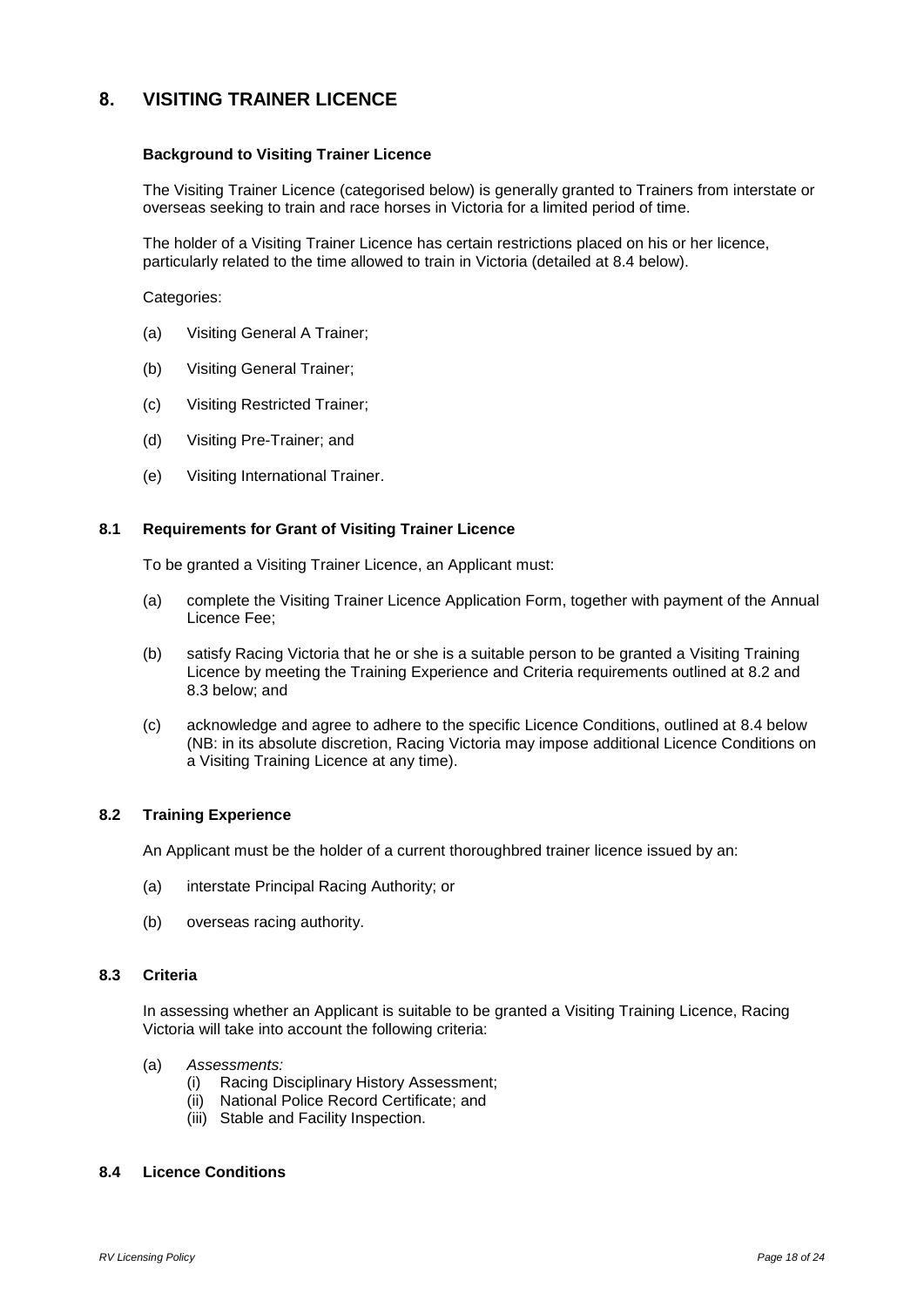In addition to any obligations and conditions as provided by the Rules, an Applicant must agree and acknowledge that, following a grant of Visiting Trainer Licence, the conditions set out below will apply:

- (a) *Required Contact and Permissions:* Prior to arrival in Victoria of any horse trained by a Visiting Trainer, but not later than final acceptance time where such horse has been entered to race, a Visiting Trainer must contact:
	- (i) the Racecourse Manager of the Racecourse or Training Centre where the trainer intends to work his or her horses, to obtain permission for use of facilities available; and
	- (ii) Racing Victoria and complete a 'Horse Movement/Visiting Trainer' form.
- (b) The Visiting Trainer is not permitted to train any horses other than those brought with the Visiting Trainer to Victoria.
- (c) *Stable must be licensed*: The stable location from which the Visiting Trainer trains is, and must at all times be, considered licensed premises under the Rules.
- (d) *Use of training venues:* The Visiting Trainer may use Country and/or Metropolitan Club training venues subject to payment of a Venue Access Fee to, and permission from, the relevant training venue.
- (e) *Entry into jumps outs, trials and races*: The Visiting Trainer may enter horses for:
	- (i) club jump outs (pending individual Club approval);
	- (ii) official trials; and
	- (iii) racing.
- (f) *Limitation of time period for visit*: Except with the prior written approval of Racing Victoria, a Visiting Trainer may only train in Victoria under a Visiting Trainer Licence for a maximum period:
	- (i) between 1 December and 31 July of two (2) months; and
	- (ii) between 1 August and 30 November of three (3) months.

# <span id="page-21-0"></span>**8.5 Punishment for breaches**

A Visiting Trainer may be punished for breaching the conditions outlined in 8.4 above, and any horse concerned may have its nomination refused, be withdrawn from any race it is entered in, or be disqualified.

# <span id="page-21-1"></span>**8.6 Annual Licence Fee**

An Applicant for a Visiting Trainer Licence who is from Overseas must pay a Licence Fee of \$250.00. The Annual Fee relates to Public Liability Insurance Cover to the value of \$20m.

Once payment has been made, no refund will be provided.

#### <span id="page-21-2"></span>**8.7 Entitlement**

Subject to ongoing compliance with the terms and conditions of his or her licence, the holder of a Visiting Trainer Licence receives, for the period of the licence, a Trainer Identification Card.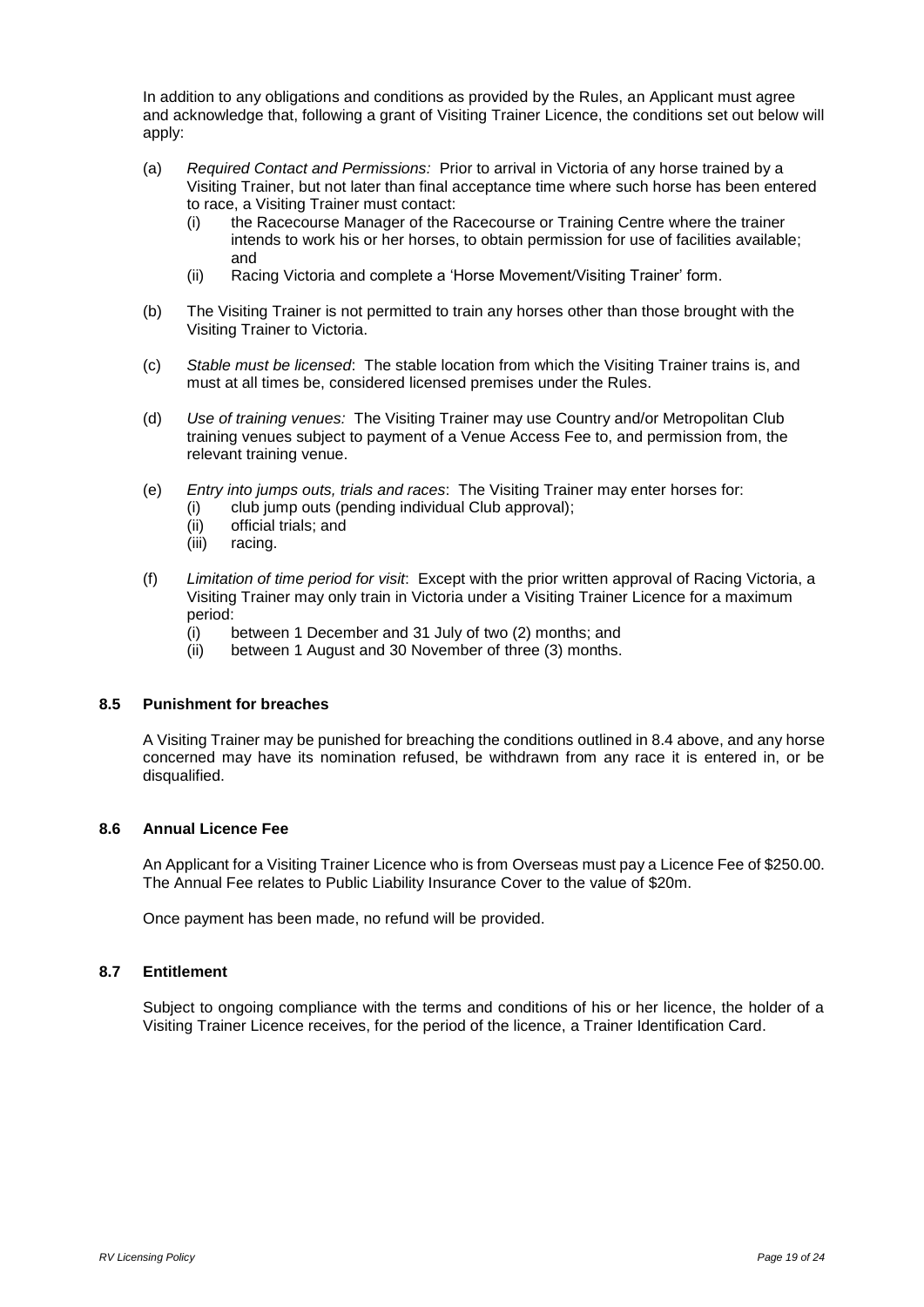# <span id="page-22-0"></span>**9. TRAINING PARTNERSHIP LICENCE (being up to 3 persons)**

## **Background to Training Partnership Licence**

The Training Partnership Licence is granted to trainers holding a Restricted Trainer Licence, General Trainer Licence or a General A Trainer Licence who seek to train as a partnership.

#### <span id="page-22-1"></span>**9.1 Requirements for Grant of Training Partnership Licence**

To be granted a Training Partnership Licence, the Applicants, being up to three (3) General A, General or Restricted Trainers, must:

- (a) complete the Training Partnership Licence Application Form;
- (b) satisfy Racing Victoria that they are suitable persons to be granted a Training Partnership Licence by meeting the Training Experience and Criteria requirements outlined at 9.2 and 9.3 below; and
- (c) acknowledge and agree to adhere to the specific Licence Conditions, outlined at 9.4 below (NB: in its absolute discretion, Racing Victoria may impose additional Licence Conditions on a Training Partnership Licence at any time).

#### <span id="page-22-2"></span>**9.2 Training Experience**

Applicants must be the holders of a current Restricted, General, or General A Trainer Licence issued by Racing Victoria pursuant to LR 35A.

#### <span id="page-22-3"></span>**9.3 Criteria**

In assessing whether an Applicant is suitable to be granted a Training Partnership Licence, Racing Victoria will take into account the following criteria:

- (a) *Assessment:* (In addition to the requirements of an individual licence):
	- (i) Racing Disciplinary History Assessment;
	- (ii) Criminal Record Check; and
	- (iii) Training Record Assessment.
- (b) *Bona fides of training partnership:* Racing Victoria must be satisfied as to the bona fides of the training partnership.

#### <span id="page-22-4"></span>**9.4 Licence Conditions**

In addition to any obligations and conditions as provided by the Rules, the Applicants must agree and acknowledge that, following a grant of Training Partnership Licence, the conditions set out below will apply:

- (a) *Stable must be licensed*: The Training Partnership's stable location and any other location used by the trainer in connection with the training business is, and must at all times be, considered a licensed premises under the Rules.
- (b) *Use of training venues:* The Training Partnership may use Country and/or Metropolitan Club training venues subject to payment of a Venue Access Fee to, and permission from, the relevant training venue (Training Track Approval).
- (c) *Entry into jumps outs, trials and races*: The Training Partnership may enter horses for:
	- (i) club jump outs (pending individual Club approval);
	- (ii) official trials; and
	- (iii) racing.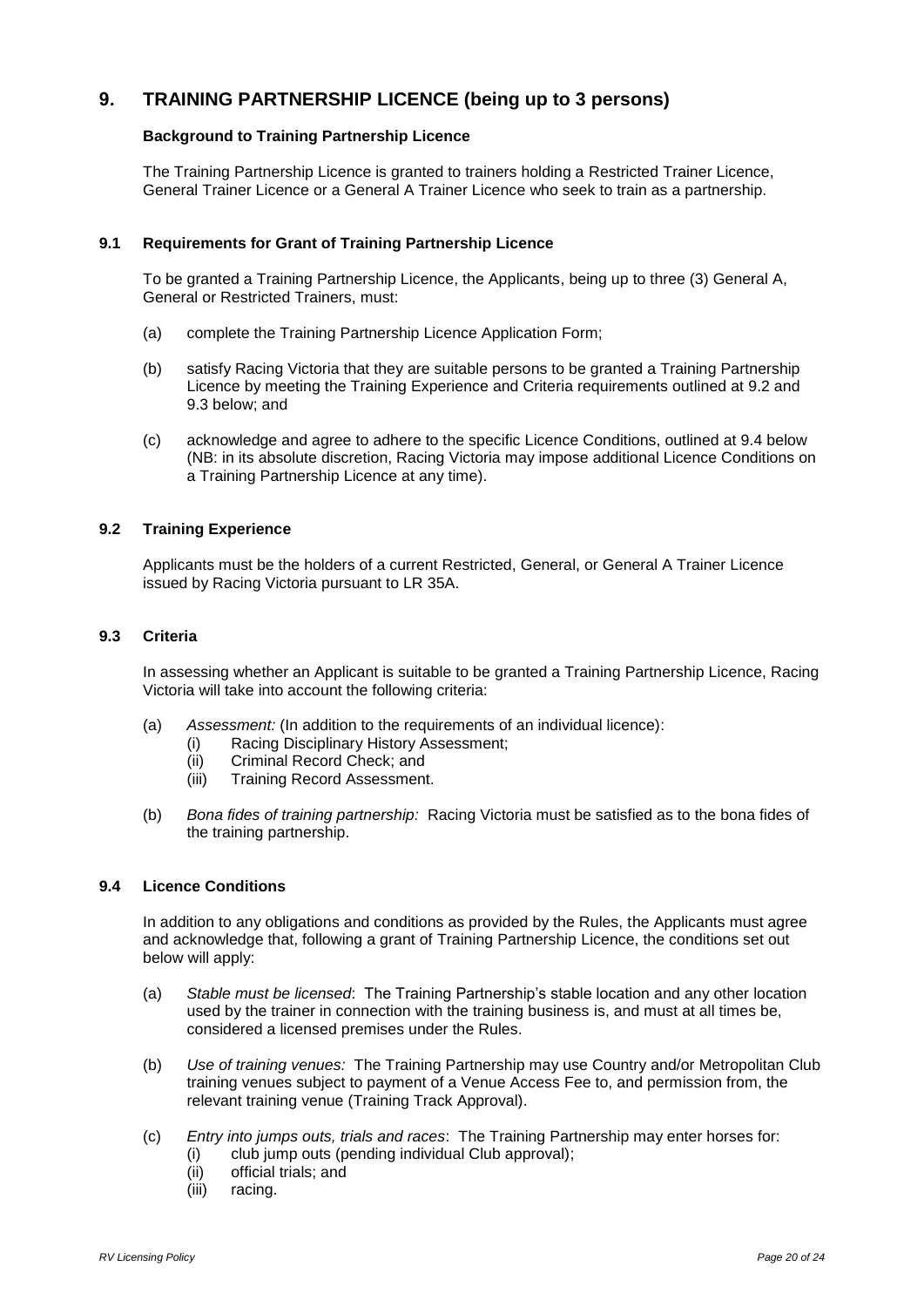- (d) *Minimum number of horses to be trained:* A minimum of 25 horses must be trained by the Training Partnership.
- <span id="page-23-0"></span>**9.5 Annual Licence Fee (in addition to individual General A or General Trainer Licence Fee)** Nil.
- <span id="page-23-1"></span>**9.6 Entitlements and (in addition to individual General A or General Trainer Licence Fee)**

Nil.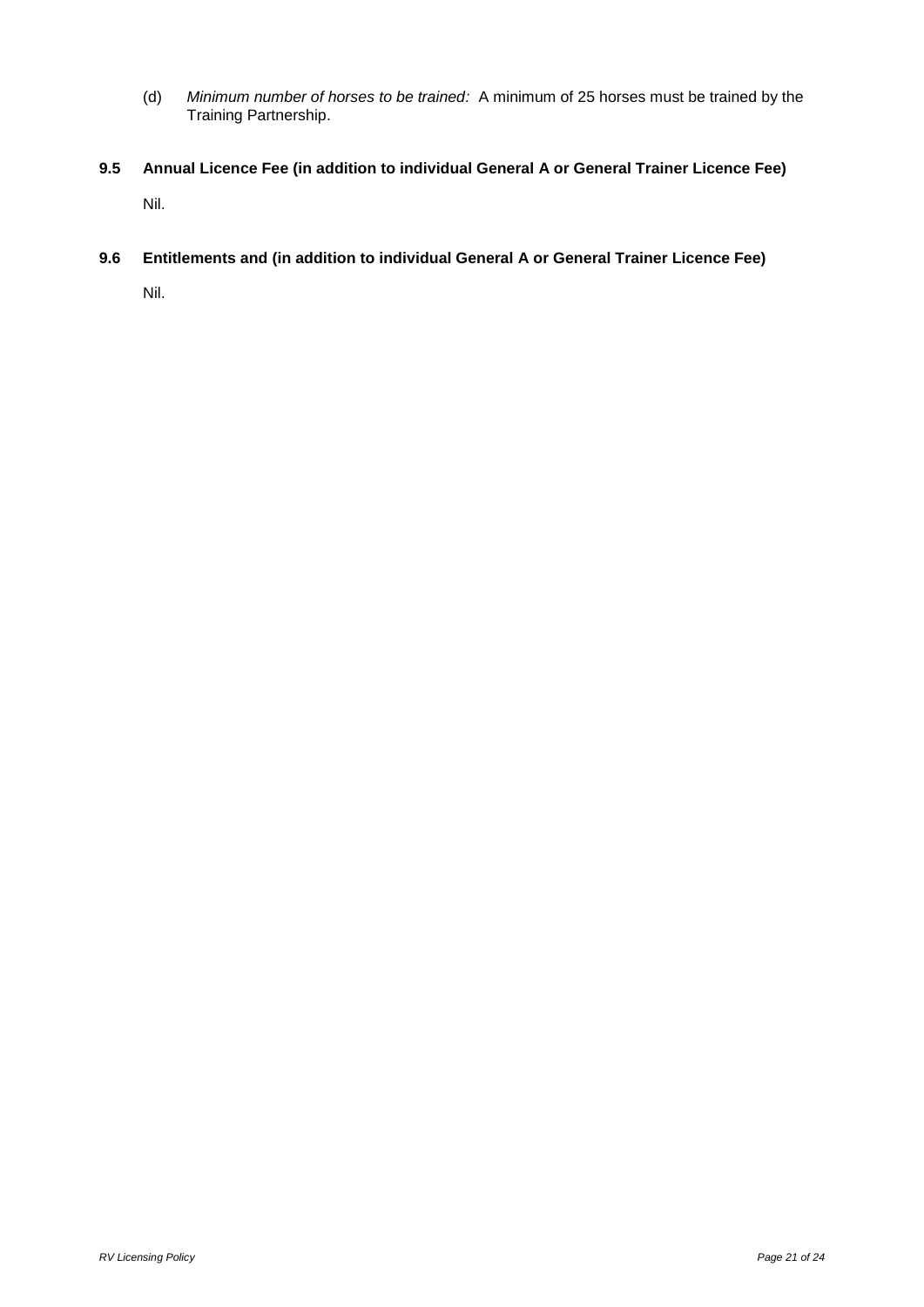# <span id="page-24-0"></span>**10. APPLICATIONS TO UPGRADE A LICENCE**

A Licensed Trainer may not apply for an upgrade of his or her current Licence within twelve (12) months of having been granted that Licence.

Where an application to upgrade a Licence is approved by Racing Victoria, the Trainer must pay the prevailing Annual Licence Fee prior to the upgraded Licence taking effect.

# <span id="page-24-1"></span>**10.1 Upgrade to General A Trainer Licence from General Trainer Licence**

A person that currently holds a Racing Victoria-issued General Trainer Licence may apply for a General A Trainer Licence provided that the person:

- (a) hold, or previously have held (with a PRA), an Unrestricted ('A' or 'Metropolitan') Thoroughbred Trainer licence (or its equivalent) (the A Licence):
	- $(i)$  for a minimum of five  $(5)$  years; and
	- (ii) held the A Licence no later than five (5) years from the date that any (full) Application is submitted to Racing Victoria; and
	- (iii) held the A Licence for a total of at least one (1) year in the five (5) years from the date that any (full) Application is submitted to Racing Victoria; or
- (b) hold, or previously have held (with a PRA), an Unrestricted Thoroughbred Trainer licence (or its equivalent) (the Unrestricted Licence):
	- (i) for a minimum of ten (10) years; and
	- (ii) held the Unrestricted Licence no later than five (5) years from the date that any (full) Application is submitted to Racing Victoria; and
	- (iii) held the Unrestricted Licence for a total of at least two (2) year in the five (5) years from the date that any (full) Application is submitted to Racing Victoria.

In assessing whether an Applicant is suitable to be granted an upgrade of licence, Racing Victoria will take into account the following criteria:

- (a) *Assessments:*
	- (i) Racing Disciplinary History Assessment;
	- (ii) Criminal Record Check; and
	- (iii) Training Record Assessment (Specifically, number of starters (and winners or placings) in Group One races).
- (b) *Financial Resources References:* The Applicant must provide the following references to the satisfaction of Racing Victoria:
	- (i) Accountant Reference; and
	- (ii) Bank Statements.

#### <span id="page-24-2"></span>**10.2 Upgrade to General Trainer Licence from Restricted Trainer Licence**

A person that currently holds a Racing Victoria-issued Restricted Trainer Licence may apply for a General Trainer Licence provided that the person:

- (a) hold, or previously have held (with a PRA), an Unrestricted ('A' or 'Metropolitan') Thoroughbred Trainer licence (or its equivalent) for a minimum of one (1) year, and been licensed as such no later than five (5) years from the date that any (full) Application is submitted to Racing Victoria; or
- (b) hold, or previously have held (with a PRA), an Unrestricted Thoroughbred Trainer licence (or its equivalent) for a minimum of three (3) years, and been licensed as such no later than five (5) years from the date that any (full) Application is submitted to Racing Victoria; or
- (c) hold, or previously have held (with a PRA), a restricted, professional Thoroughbred Trainer licence (or its equivalent) for a minimum of six (6) years and been licensed as such no later than five (5) years from the date that any (full) Application is submitted to Racing Victoria; or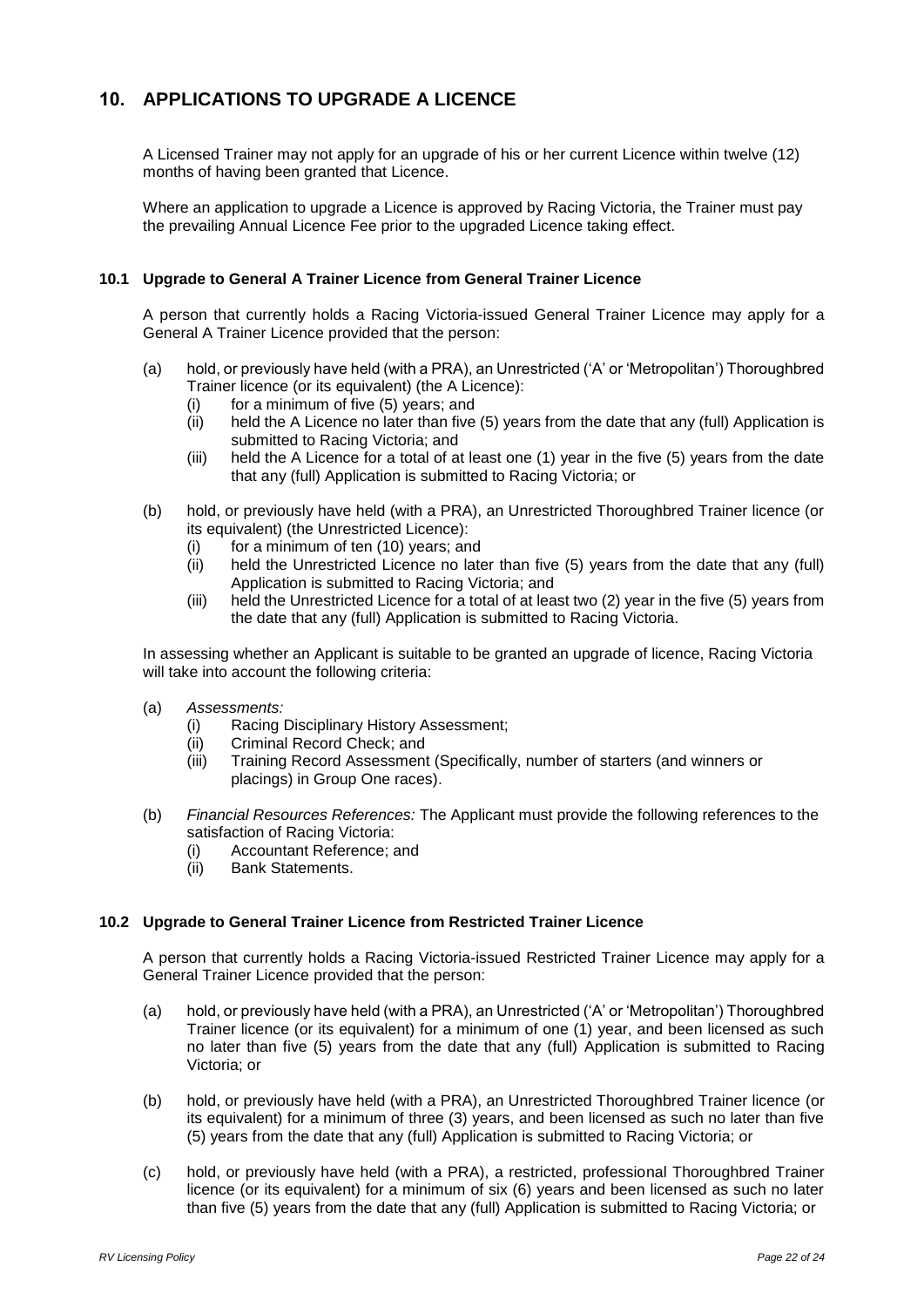(d) hold, or previously have held (with a PRA), a Thoroughbred Assistant Trainer registration (and employment) for a minimum of ten (10) years in a full-time capacity, or for a minimum of fifteen (15) years in a part-time capacity with an Unrestricted ('A' or 'Metropolitan) Thoroughbred Trainer (or its equivalent) and been registered as such no later than five (5) years from the date that any (full) Application is submitted to Racing Victoria (Evidence of actual paid employment is required, such as pay slips and contracts).

In assessing whether an Applicant is suitable to be granted an upgrade of licence, Racing Victoria will take into account the following criteria:

- (a) *Assessments:*
	- (i) Racing Disciplinary History Assessment;
	- (ii) Criminal Record Check; and
	- (iii) Training Record Assessment (Specifically, number of starters (and winners or placings) in Metropolitan races).
- (b) *Financial Resources References:* The Applicant must provide the following references to the satisfaction of Racing Victoria:
	- (i) Three (3) Supplier Credit References (in writing);
	- (ii) Accountant Reference; and
	- (iii) Bank Statements.
- (c) *Prospective Owner References:* The Applicant must provide three (3) Prospective Owner References (in writing) to the satisfaction of Racing Victoria.

#### <span id="page-25-0"></span>**10.3 Upgrade to Restricted Trainer Licence from Pre-Trainer Licence**

A person that currently holds a Racing Victoria-issued Pre-Trainer Licence may apply for a Restricted Trainer Licence provided the person:

- (a) hold, or previously have held (with a PRA), an Unrestricted Thoroughbred Trainer licence (or its equivalent) for a minimum of one (1) year, and been licensed as such no later than five (5) years from the date that any (full) Application is submitted to Racing Victoria; or
- (b) hold, or previously have held (with a PRA), a restricted, professional Thoroughbred Trainer licence (or its equivalent) for a minimum of three (3) years and been licensed as such no later than five (5) years from the date that any (full) Application is submitted to Racing Victoria; or
- (c) hold, or previously have held (with a PRA), a Jockey licence (other than an Apprentice) issued by Racing Victoria or an Equine Trainer licence (other than a Thoroughbred), for a minimum of five (5) years and been licensed as such no later than five (5) years from the date that any (full) Application is submitted to Racing Victoria; or
- (d) hold, or previously have held (with a PRA), a Thoroughbred Assistant Trainer registration (and employment) for a minimum of one (1) year in a full-time capacity, or for a minimum of two (2) years in a part-time capacity with an Unrestricted Thoroughbred Trainer (or its equivalent) and been registered as such no later than three (3) years from the date that any (full) Application is submitted to Racing Victoria (Evidence of actual paid employment is required, such as pay slips and contracts); **and either of the following (in conjunction with point (d))**:
	- (i) hold, or previously have held (with a PRA), an Equine Stablehand or Foreperson registration (and employment), or Jockey licence (issued by other than Racing Victoria) for a minimum of five (5) years in a full-time capacity, or for a minimum of ten (10) years in a part-time capacity and been registered as such no later than two (2) years from the date that any (full) Application is submitted to Racing Victoria (Evidence of actual paid employment is required, such as pay slips and contracts); or
	- (ii) hold, or previously have held (with a PRA), an Equine Assistant Trainer registration (and employment) for a minimum of three (3) years in a full-time capacity, or for a minimum of six (6) years in a part-time capacity and been registered as such no later than two (2)